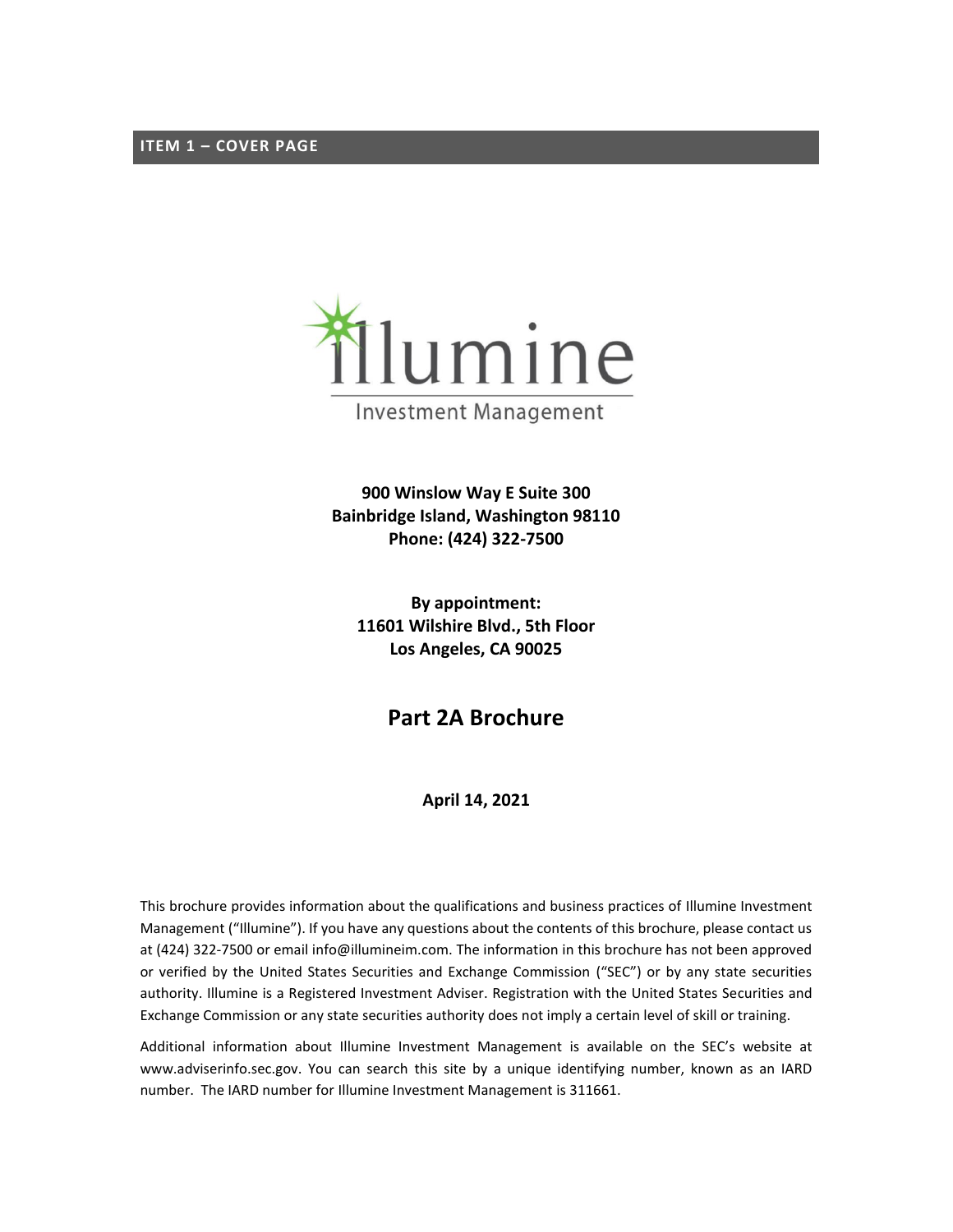## <span id="page-1-0"></span>**ITEM 2 – MATERIAL CHANGES**

## **SUMMARY OF MATERIAL CHANGES**

This section of the Brochure will address only those "material changes" that have been incorporated since our last delivery or posting of this document on the SEC's public disclosure website (IAPD) [www.adviserinfo.sec.gov.](http://www.adviserinfo.sec.gov/)

Because this is our initial filing with the SEC, there are no materials changes to report.

Currently, a free copy of our Brochure may be requested by contacting Amy K. Holloway, Chief Compliance Officer of Illumine Investment Management, LLC ("Illumine") at 1 (424) 322-7500 or email info@illumineim.com. The Brochure is also available on our web site www.illumineim.com.

We encourage you to read this document in its entirety.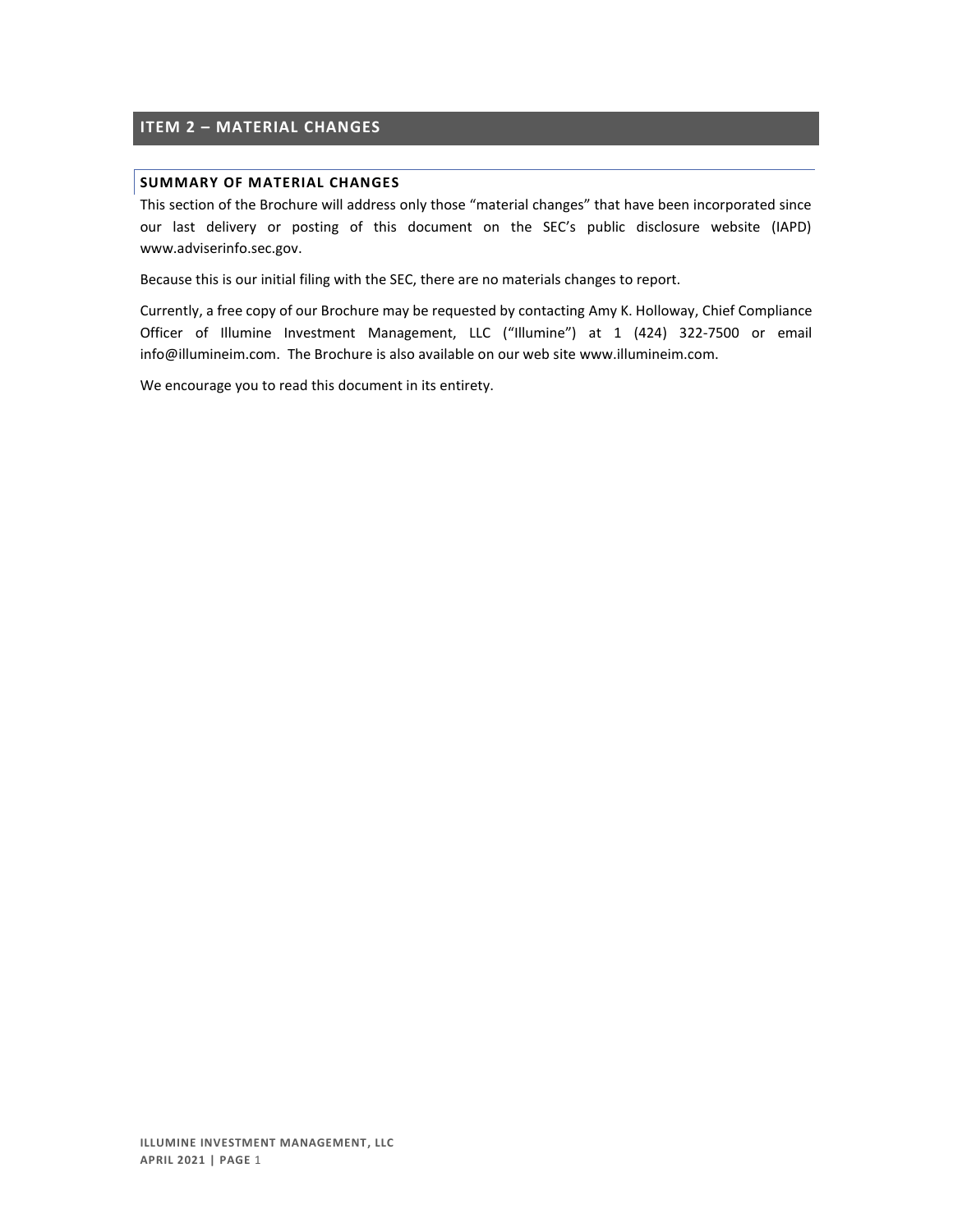<span id="page-2-0"></span>

| <b>ITEM 3 - TABLE OF CONTENTS</b>                                                                                                                             |                         |
|---------------------------------------------------------------------------------------------------------------------------------------------------------------|-------------------------|
| <b>ITEM 1 - COVER PAGE</b>                                                                                                                                    | 0                       |
| <b>ITEM 2 - MATERIAL CHANGES</b>                                                                                                                              | 1                       |
| <b>ITEM 3 - TABLE OF CONTENTS</b>                                                                                                                             | $\mathbf{2}$            |
| <b>ITEM 4 - ADVISORY BUSINESS</b>                                                                                                                             | $\overline{\mathbf{3}}$ |
| <b>ITEM 5 - FEES AND COMPENSATION</b><br><u> 1989 - Johann Stoff, Amerikaansk politiker († 1908)</u>                                                          | 5                       |
| ITEM 6 - PERFORMANCE BASED FEES AND SIDE-BY-SIDE MANAGEMENT                                                                                                   | 7                       |
| <b>ITEM 7 - TYPES OF CLIENTS</b>                                                                                                                              | 7                       |
| ITEM 8 - METHODS OF ANALYSIS, INVESTMENT STRATEGIES AND RISK OF LOSS                                                                                          | $\overline{\mathbf{z}}$ |
| <b>ITEM 9 - DISCIPLINARY INFORMATION</b>                                                                                                                      | 13                      |
| ITEM 10 - OTHER FINANCIAL INDUSTRY ACTIVITIES AND AFFILIATIONS                                                                                                | 13                      |
| <b>ITEM 11 - CODE OF ETHICS</b>                                                                                                                               | 13                      |
| <b>ITEM 12 - BROKERAGE PRACTICES</b><br><u> 1989 - Johann Barn, mars ann an t-Amhain an t-Amhain an t-Amhain an t-Amhain an t-Amhain an t-Amhain an t-Amh</u> | 14                      |
| <b>ITEM 13 - REVIEW OF ACCOUNTS</b>                                                                                                                           | 17                      |
| <b>ITEM 14 - CLIENT REFERRALS AND OTHER COMPENSATION</b>                                                                                                      | 17                      |
| <b>ITEM 15 - CUSTODY</b><br><u> 1989 - Johann Stein, fransk politik (d. 1989)</u>                                                                             | 18                      |
| <b>ITEM 16 - INVESTMENT DISCRETION</b>                                                                                                                        | 18                      |
| <b>ITEM 17 - VOTING YOUR SECURITIES</b>                                                                                                                       | 19                      |
| <b>ITEM 18 - FINANCIAL INFORMATION</b>                                                                                                                        | 20                      |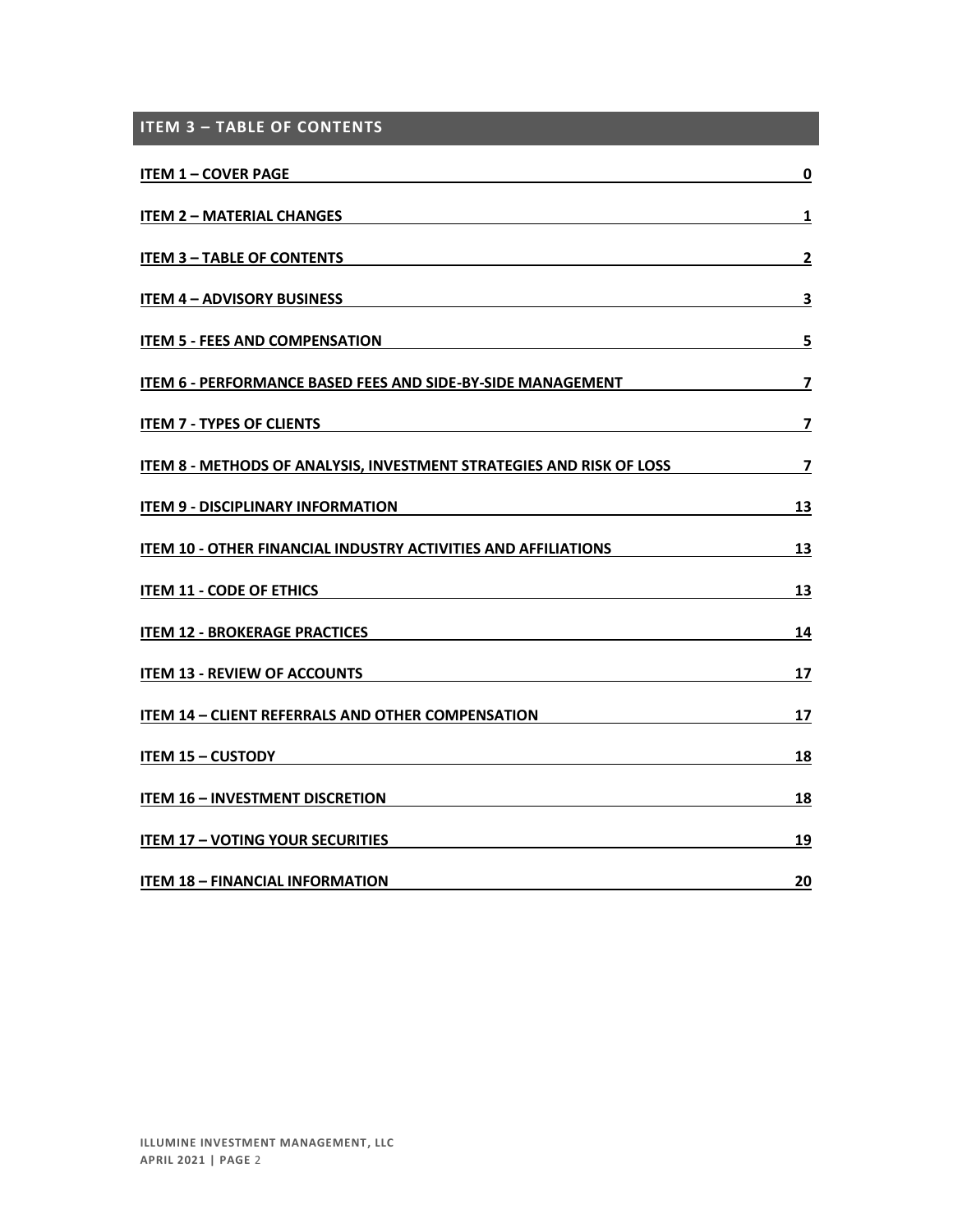## <span id="page-3-0"></span>**ITEM 4 – ADVISORY BUSINESS**

This Disclosure document is being offered to you by Illumine Investment Management, LLC ("Illumine" or "Firm") about the investment advisory services we provide and the way those services are made available to you, the client.

We are an investment management firm located in Bainbridge Island, WA. Illumine was established in 2016 and the Firm was registered with SEC in 2021. Illumine is owned by Mark E. McComsey and Ivan Jevremovic.

Our Firm provides personalized investment advisory services for individuals, high net worth individuals, trusts, and estates. We are committed to helping clients build, manage, and preserve their wealth, and provide clarity and direction to help clients achieve their stated financial goals. We will offer an initial complimentary meeting upon our discretion; however, investment advisory services are initiated only after you and Illumine execute a signed Investment Management Agreement.

### **INVESTMENT AND WEALTH MANAGEMENT AND SUPERVISION SERVICES**

We manage advisory accounts on a discretionary basis and non-discretionary basis. Advice is provided through consultation with you, the client, and may include: determination of financial objectives, identification of financial problems, cash flow management, tax planning, insurance review, investment management, education funding, retirement planning, and estate planning.

During personal discussions with clients, we determine your investment objectives, time horizons, risk tolerance, and liquidity needs during our initial discussions. As appropriate, we also review your prior investment history, family composition, and background. Based on your needs, we develop a personal profile, determine the types of investments to be included in your portfolio. Once we have determined your profile and investment plan, we will execute the day-to-day transactions without seeking your prior consent. We will use your customized investment plan to provide ongoing investment management services. Account supervision is guided and reviewed by the Portfolio Manager and reviewed on at least an annual basis.

We will make changes to the portfolio, as we deem appropriate, to meet client financial objectives. We trade these portfolios based on the combination of our market views and client objectives, using our investment process. We tailor our advisory services to meet our clients' needs and seek to ensure that your portfolio is managed in a manner consistent with those needs and objectives. Clients have the ability to leave standing instructions with us to refrain from investing in particular sectors or industries or invest in limited or no amounts of specified securities.

Clients may engage us to manage and/or advise on certain investment products that are not maintained at their primary Custodian, such as 529 Plans and Private Placements, and assets held in employer-sponsored retirement plans. In these situations, our Firm directs or recommends allocating client assets among the various investment options available with the product. These assets are generally maintained at the underwriting insurance company or the Custodian designated by the product's provider.

You are advised and are expected to understand that our past performance is not a guarantee of future results. Certain market and economic risks exist that adversely affect an account's performance. This could result in capital losses in your account.

If a non-discretionary relationship is in place, calls will be placed to the client presenting the recommendation made including a rebalancing recommendation and only upon your authorization will any action be taken on your behalf.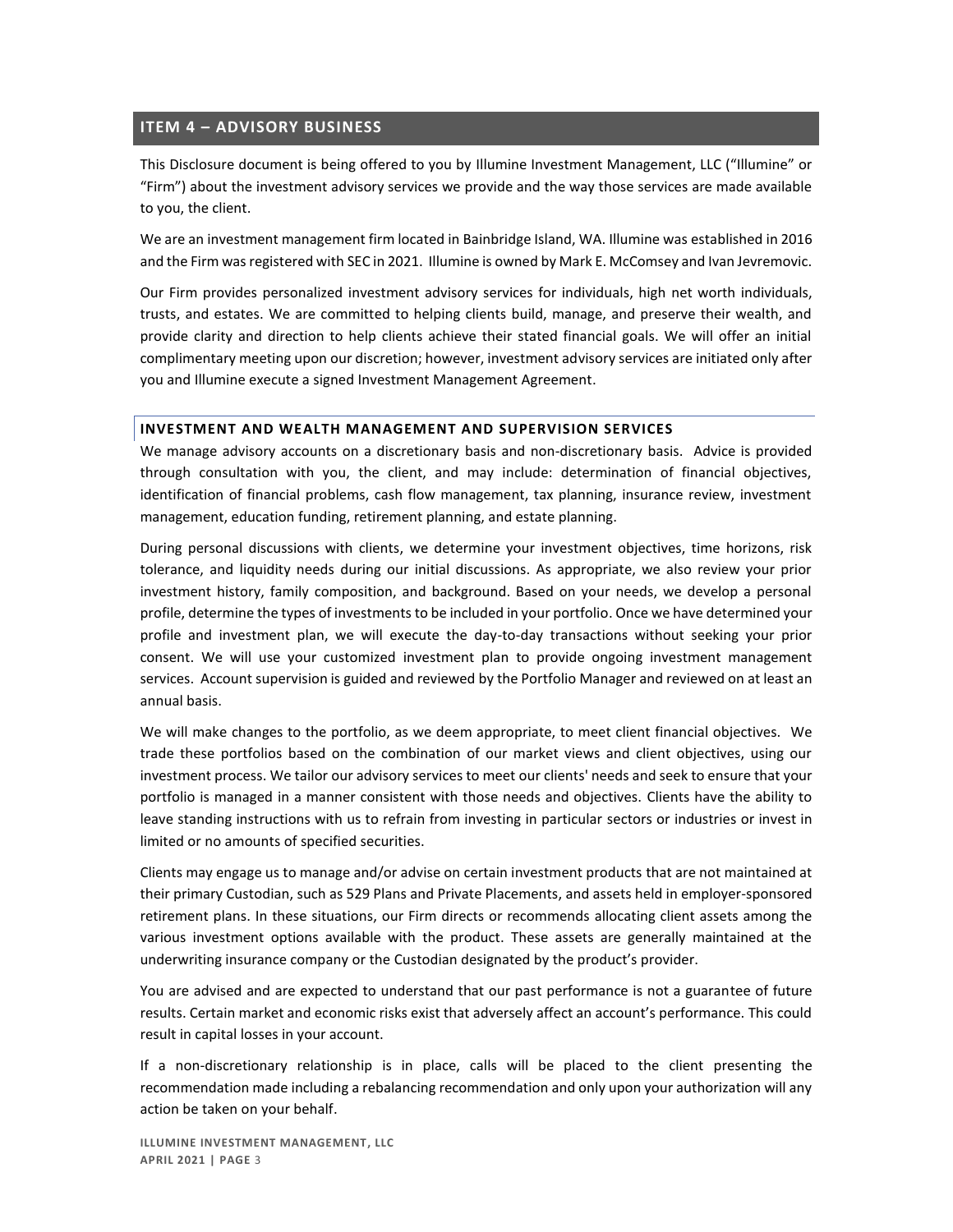## **FINANCIAL PLANNING**

Through the financial planning process, our team strives to engage our clients in conversations around the family's goals, objectives, priorities, vision, and legacy – both for the near term as well as for future generations. With the unique goals and circumstances of each family in mind, our team will offer financial planning ideas and strategies to address the client's holistic financial picture, including estate, income tax, charitable, cash flow, wealth transfer, and family legacy objectives. Our team partners with our client's other advisors (CPAs, Enrolled Agents, Estate Attorneys, Insurance Brokers, etc.) to ensure a coordinated effort of all parties toward the client's stated goals. Such services include various reports on specific goals and objectives or general investment and/or planning recommendations, guidance to outside assets, and periodic updates.

Our specific services in preparing your plan may include:

- Review and clarification of your financial goals
- Assessment of your overall financial position including cash flow, balance sheet, investment strategy, risk management, and estate planning
- Creation of a unique plan for each goal you have, including personal and business real estate, education, retirement or financial independence, charitable giving, estate planning, business succession, and other personal goals
- Development of a goal-oriented investment plan, with input from various advisors to our clients around tax suggestions, asset allocation, expenses, risk, and liquidity factors for each goal. This includes IRA and qualified plans, taxable, and trust accounts that require special attention
- Design of a risk management plan including risk tolerance, risk avoidance, mitigation, and transfer, including liquidity as well as various insurance and possible company benefits; and
- Crafting and implementation of, in conjunction with your estate and/or corporate attorneys as tax advisor, an estate plan to provide for you and/or your heirs in the event of an incapacity or death

A written evaluation of each client's initial situation or Financial Plan is provided to you. More frequent reviews occur but are not necessarily communicated to the client unless immediate changes are recommended.

### **SUB-ADVISORY SERVICES PROVIDED TO INDEPENDENT REGISTERED INVESTMENT ADVISERS**

Our Firm enters into a relationship with unaffiliated registered investment advisers (hereafter referred to as "Independent RIA") to offer sub-advisory services whereby our Firm manages some or all of these Independent RIA's client ("Adviser Client") assets according to the investment strategy chosen by the Independent RIA. In these situations, the Adviser Client remains a client of the Independent RIA. The decision as to what investment strategy(s) Adviser Client assets are invested in is based on suitability information gathered and reviewed by the Independent RIA. Our Firm will manage these assets based on its investment strategies and not based on overall Adviser Client suitability.

Through the Independent RIA's Agreement and authorization by the Independent RIA's client, our Firm will be given access to the Adviser Client accounts the Independent RIAs would like our Firm to manage. We will facilitate all the trading and rebalancing through the Custodian platform in which our Firm is approved to act as a sub-advisor to the Adviser Client account. We will determine when existing positions will be liquidated to facilitate investing in our models. Our Firm will not tailor our models to accommodate for any limitations or restrictions in the Adviser Client portfolios however on a case-by-case basis accommodations may be made for legacy positions as outlined and confirmed in writing to our Firm. We will not have direct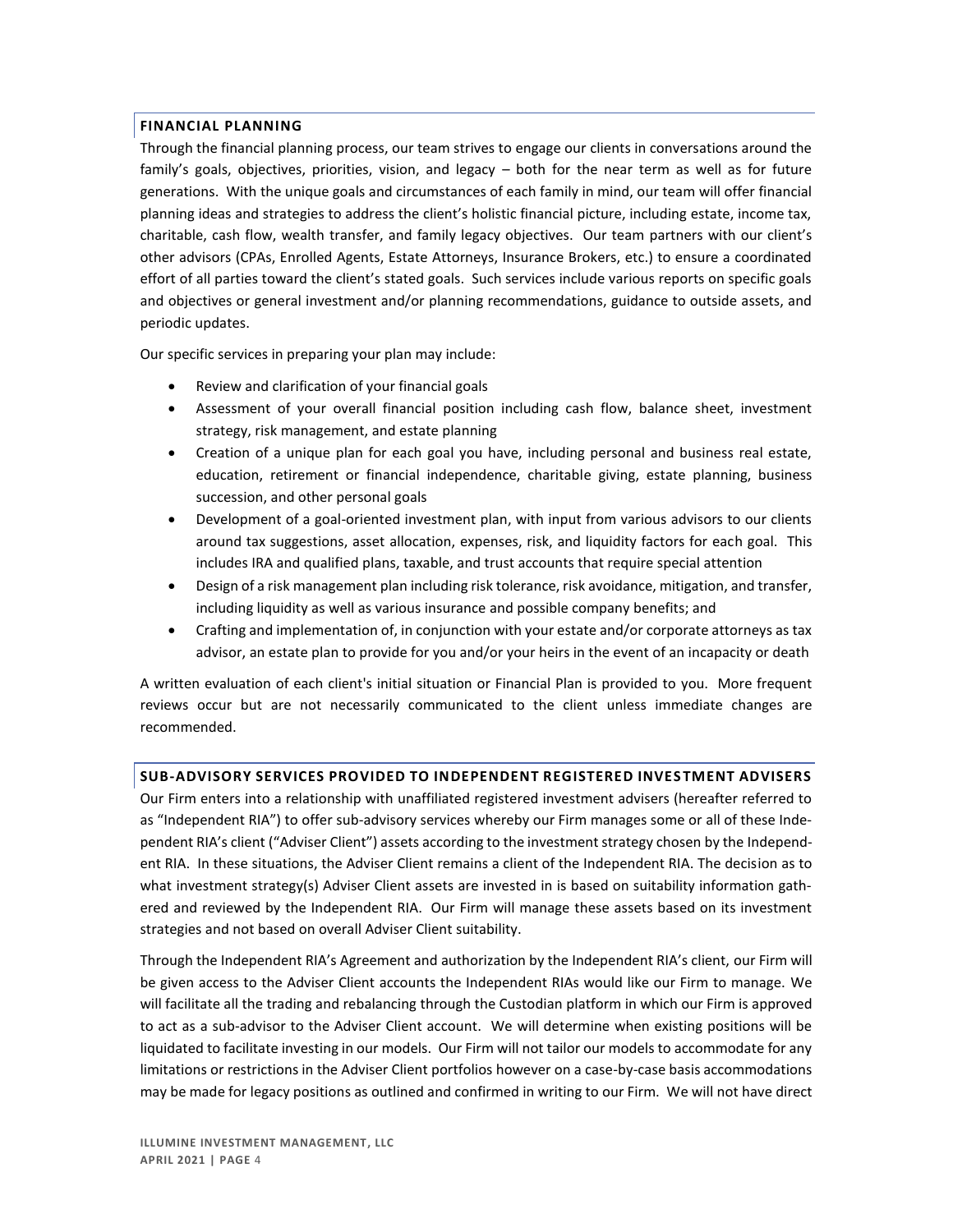contact with individual Adviser Client, only communication with and direction by the Independent RIA. Our Firm will provide an online portal for both Adviser Clients and Independent RIAs through an arrangement with an unaffiliated third-party accounting software. This portal will give access to reporting that details current positions and balances, asset allocation, transaction history and performance.

#### **WRAP FEE PROGRAM**

We do not sponsor a Wrap Fee Program.

#### **ASSETS**

As of April 13, 2021, total discretionary assets under management are \$150,147,590. Non-discretionary assets under management are \$0.

### <span id="page-5-0"></span>**ITEM 5 - FEES AND COMPENSATION**

#### **INVESTMENT MANAGEMENT FEES AND COMPENSATION**

Illumine charges a fee as compensation for providing Investment Management services on your account. These services include advisory services, trade entry, investment supervision, and other accountmaintenance activities. Our recommended Custodian charges transaction costs, custodial fees, redemption fees, retirement plan and administrative fees or commissions. Refer to Additional Fees and Expenses section below for additional details.

The fees for portfolio management are based on an annual percentage of assets under management. Fees are applied to the account asset value on a pro-rata basis and billed quarterly in advance. Our maximum annual advisory fee for accounts paying a percentage of assets under management is 1.95% and the specific advisory fees are set forth in your Investment Advisory Agreement with our Firm. The advisory fee will be based upon the market value of the portfolio on the close of the last business day of the quarter, as reported by the Custodian. Unless otherwise agreed upon and stated in the Investment Management Agreement, fees are assessed on all assets under management, including securities, cash and money market balances. When applicable and noted in the Investment Management Agreement, legacy positions will also be excluded from the fee calculation.

Fees may vary based on the size of the account, complexity of the portfolio, extent of activity in the account or other reasons agreed upon by us and you as the client. In certain circumstances, our fees and the timing of the fee payments may be negotiated. Our employees and their family related accounts are charged a reduced fee for our services.

Unless otherwise instructed by the client, we will aggregate asset amounts in accounts from your same household together to determine the advisory fee for all your accounts. We would do this, for example, where we also service accounts on behalf of your minor children, individual and joint accounts for a spouse, and/or other types of related accounts. This consolidation practice is designed to allow you the benefit of an increased asset total, which could cause your account(s) to be assessed a lower advisory fee.

The independent qualified Custodian holding your funds and securities will debit your account directly for the advisory fee and pay that fee to us. You will provide written authorization permitting the fees to be paid directly from your account held by the qualified Custodian. Further, the qualified Custodian agrees to deliver an account statement monthly directly to you indicating all the amounts deducted from the account including our advisory fees. At our discretion, our firm will allow advisory fees to be paid by check as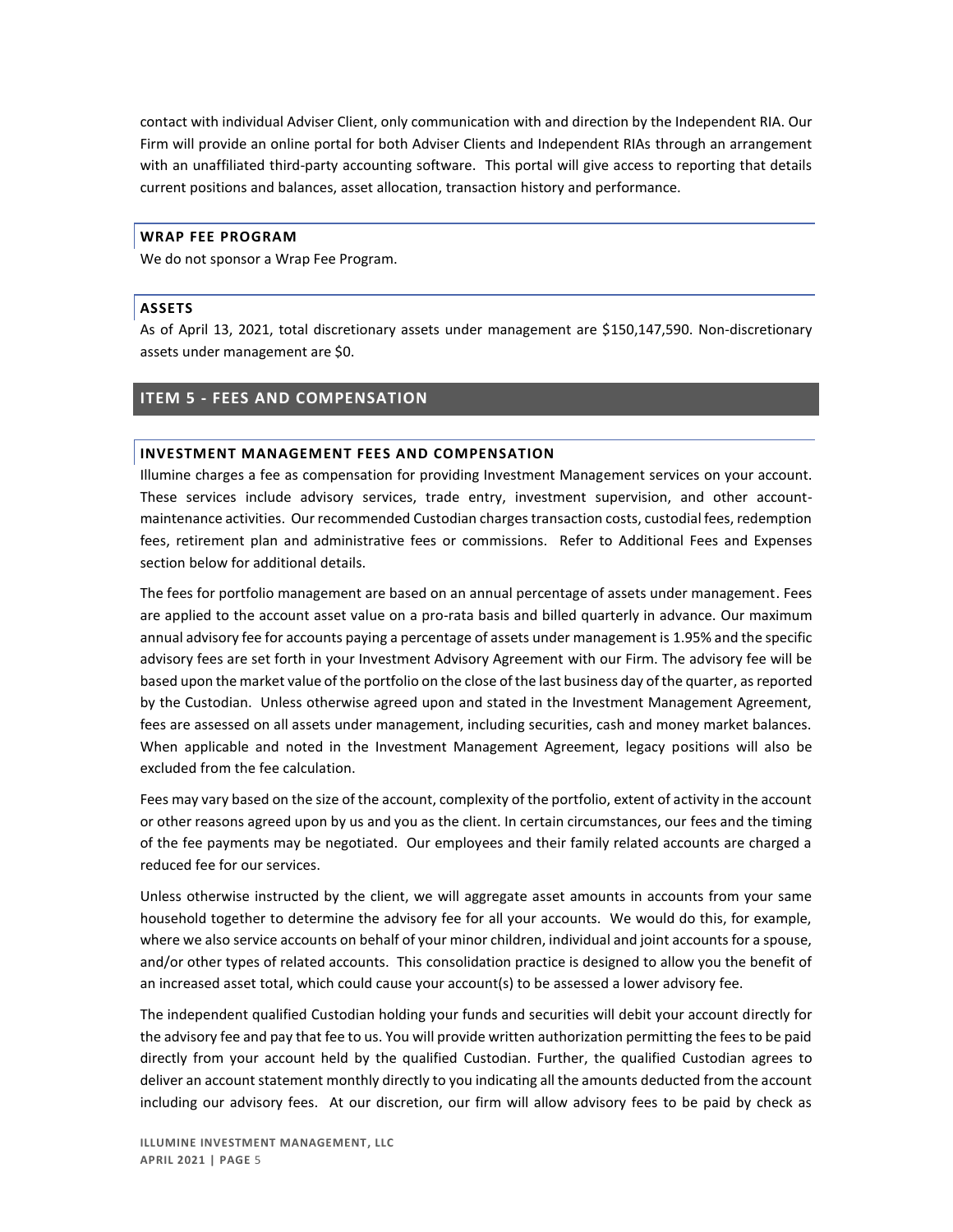indicated in the Investment Advisory Agreement. You are encouraged to review your custodial account statements for accuracy.

Either Illumine or you may terminate the management agreement immediately upon written notice to the other party. If you paid fees in advance and termination occurs during the quarter, the prorated portion of the fee not yet earned will be refunded to you.

Upon termination, you are responsible for monitoring the securities in your account, and we will have no further obligation to act or advise with respect to those assets. In the event of client's death or disability, Illumine will continue management of the account until we are notified of client's death or disability and given alternative instructions by an authorized party.

### **FINANCIAL PLANNING FEES**

Financial planning services are included in the Investment Management fees described above.

### **FEES FOR SUB-ADVISORY SERVICES PROVIDED TO INDEPENDENT RIA'S**

Our Firm bills an annual asset management fee for sub-advisory services provided to Independent RIAs. The asset management fee is billed in advance and on a quarterly basis. The advisory fee will be based upon the market value of the portfolio on the close of the last business day of the quarter, as reported by the Custodian. Our asset management fees for sub-advisory services will not exceed 1.95%.

The relevant fee and billing method are defined and agreed to by the Firm and the Independent RIA in the executed Asset Management Agreement. This management fee will be debited directly from the Adviser Client's investment account. Additional fees and expenses the Adviser Client may incur are brokerage commissions, principal markups and discounts, SEC fees, mutual fund/ETF expense ratios, mutual fund 12B-1 fees, tax withholding on certain foreign securities, postage fees, wire fees, bank charges, and other administration fees as authorized by you. Please refer to Section 12 for information on brokerage fees and services.

Either party may terminate the agreement for sub-advisory services upon written notice. If fees were paid in advance and termination occurs during the quarter, the prorated portion of the fee not yet earned will be refunded to the account.

## **ORION ADVISOR TECHNOLOGY, LLC PERFORMANCE REPORTING, LLC ADMINISTRATIVE SERVICES**

We have contracted with Orion Advisor Technology, LLC (referred to as "Orion") to utilize its technology platforms to support data reconciliation, performance reporting, fee calculation and billing, client database maintenance, quarterly performance evaluations, payable reports, web site administration, models, trading platforms, and other functions related to the administrative tasks of managing client accounts. Due to this arrangement, Orion will have access to client accounts, but Orion will not serve as an investment advisor to our clients. Illumine and Orion are non-affiliated companies. Orion charges our firm an annual fee for each account administered by Orion. The annual fee is paid from the portion of the management fee retained by us.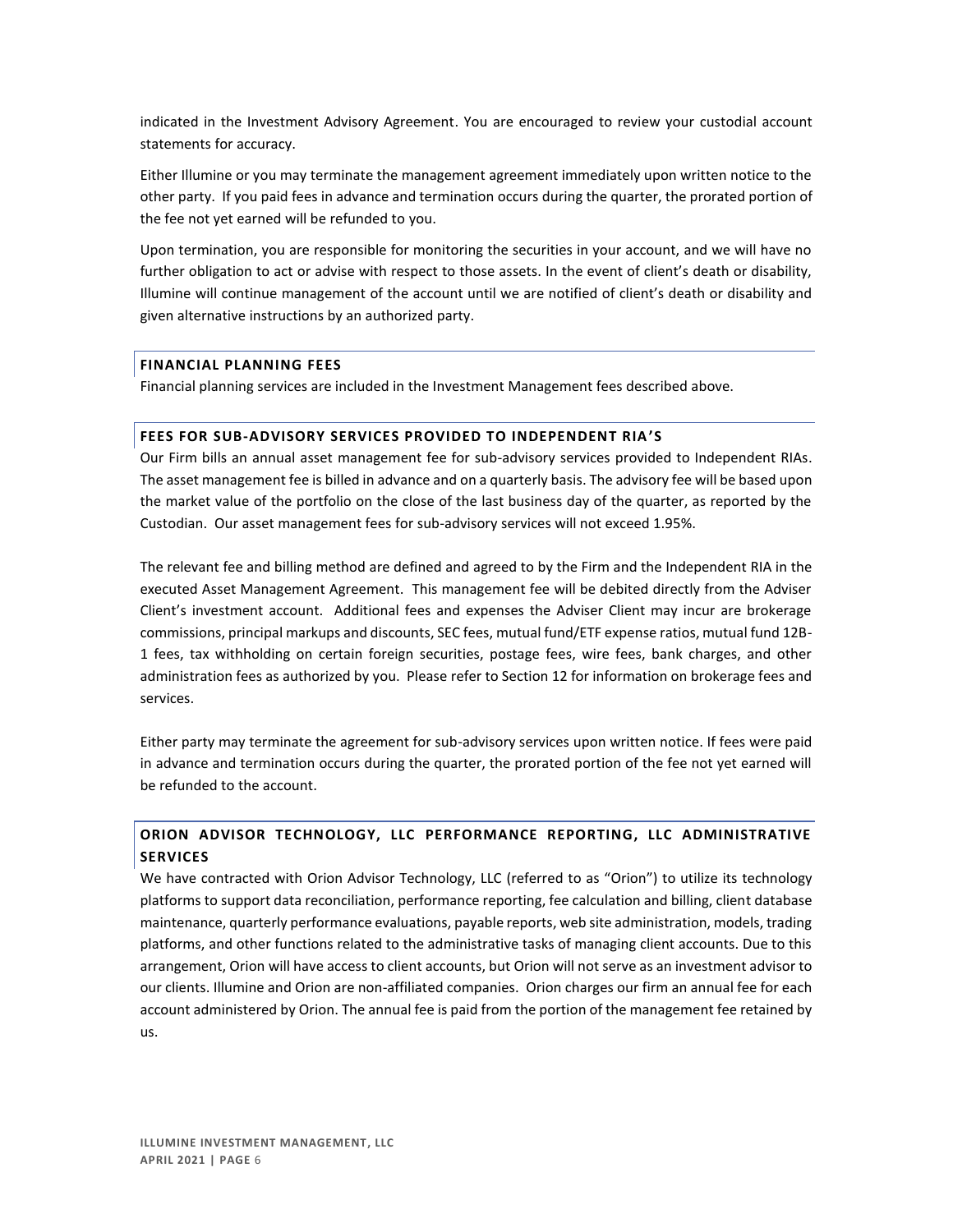### **ADDITIONAL FEES AND EXPENSES**

In addition to the advisory fees paid to our Firm, clients also incur certain charges imposed by other third parties, such as broker-dealers, custodians, trust companies, banks and other financial institutions (collectively "Financial Institutions"). These additional charges include custodial fees, charges imposed by a mutual fund or ETF in a client's account, as disclosed in the fund's prospectus (e.g., fund management fees and other fund expenses), deferred sales charges, odd-lot differentials, transfer taxes, wire transfer and electronic fund fees, and other fees and taxes on brokerage accounts and securities transactions. Our brokerage practices are described at length in Item 12, below.

When selecting investments for our clients' portfolios we might choose mutual funds on your account custodian's Non-Transaction Fee (NTF) list. This means that your account custodian will not charge a transaction fee or commission associated with the purchase or sale of the mutual fund.

The mutual fund companies that choose to participate in your custodian's NTF fund program pay a fee to be included in the NTF program. The fee that a mutual fund company pays to participate in the program is ultimately borne by the owners of the mutual fund including clients of our Firm. When we decide whether to choose a fund from your custodian's NTF list or not, we consider our expected holding period of the fund, the position size and the expense ratio of the fund versus alternative funds. Depending on our analysis and future events, NTF funds might not always be in your best interest.

## <span id="page-7-0"></span>**ITEM 6 - PERFORMANCE BASED FEES AND SIDE-BY-SIDE MANAGEMENT**

We do not charge performance-based fees nor engage side by side management.

## <span id="page-7-1"></span>**ITEM 7 - TYPES OF CLIENTS**

We offer personalized, confidential financial planning and investment management for individuals, high net worth individuals, trusts, and estates. Our sub-advisory services are offered to Independent RIAs.

Our Firm maintains a \$250,000 minimum in aggregate investable assets to engage our advisory services.

In certain instances, at the discretion of our Firm, our minimum requirements may be waived.

## <span id="page-7-2"></span>**ITEM 8 - METHODS OF ANALYSIS, INVESTMENT STRATEGIES AND RISK OF LOSS**

Our Firm's investment philosophy is based on our investment team's over 20 years of quantitative research experience and 17 years of portfolio management. Our Firm has developed a disciplined approach to asset allocation and security selection that applies across all our strategies. Our responsive support team aims to maintain mutual trust and strong communication with our clients.

Our Firm manages client portfolios using 3<sup>rd</sup> party mutual funds, ETF's, and closed-end funds in an asset allocation strategy. Sleeves consist of core categories including Fixed Income, Alternatives, Real Estate and International. Our Firm creates a customized asset allocation across traditional and alternative investment strategies tailored to the client's goals, risk tolerance, investment horizon, potential needs for liquidity and other factors. Within each core asset class, we employ a variety of strategies that form the "building blocks" for client portfolio construction. These strategies and their relative emphasis will change over time, depending upon market conditions and perceived opportunities. The strategies differ in structure (e.g., mutual funds, ETFs, closed-end funds, separately managed accounts).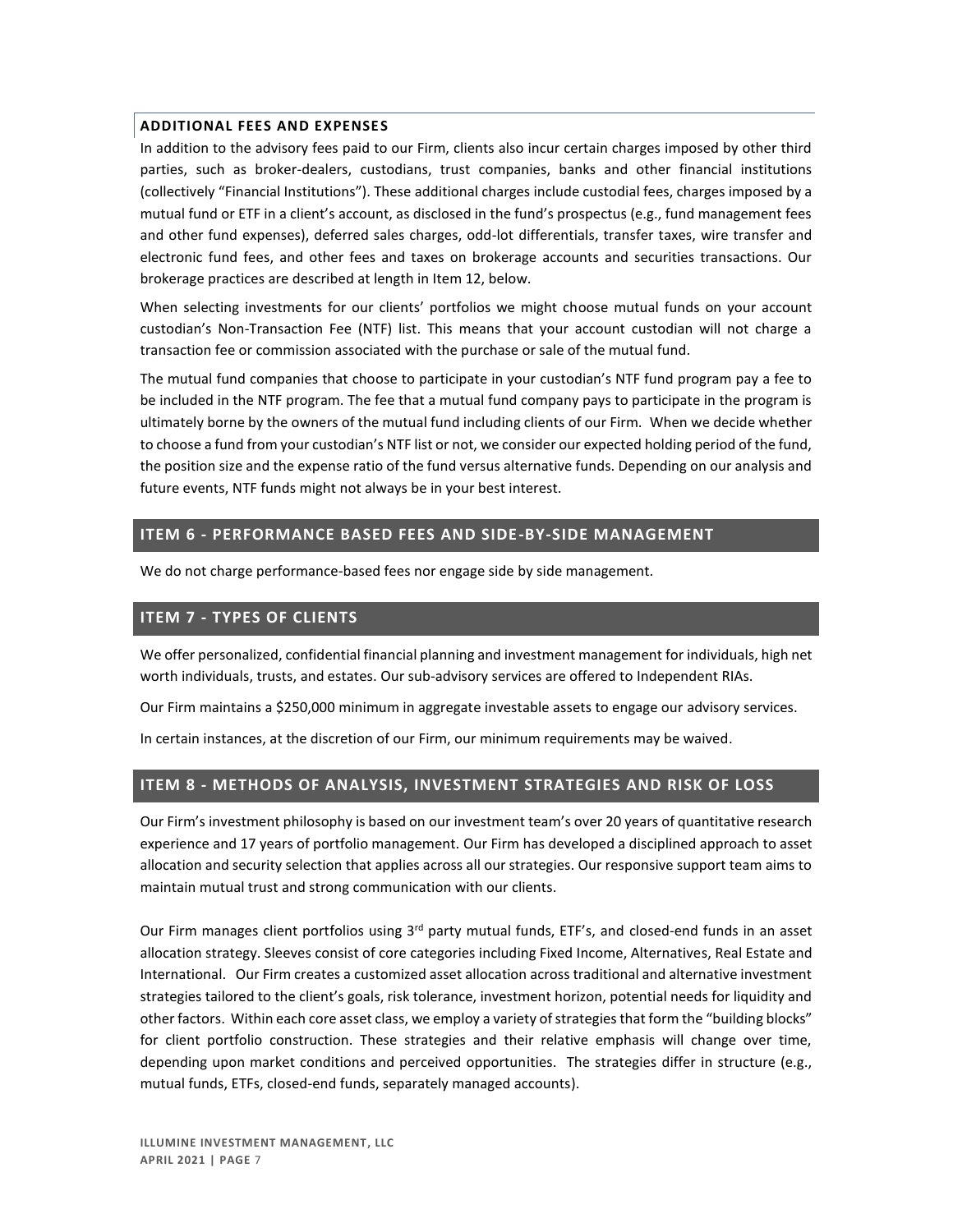#### **Earnings Revisions Growth Strategy (ERG)**

*Description:* We use proprietary multi-factor computer models to select US growth stocks that the models identify as having revenue and earnings growth potential with strong balance sheet factors. These computer models rank securities based on certain criteria, including, market cap, debt and valuation ratios, profitability, and earnings-related measures. This strategy seeks broad diversification with participation across market sectors.

#### **Small Cap Growth Strategy (SCG):**

*Description:* We use proprietary multi-factor computer models to select US growth small and midcapitalization stocks that the models identify as having revenue and earnings growth potential with strong balance sheet factors. These computer models rank securities based on certain criteria, including debt and valuation ratios, profitability, and earnings-related measures. This strategy seeks broad diversification with participation across market sectors.

#### **Alternative Sleeve**

*Description*: Illumine believes that its clients may benefit from allocation to alternative investments as part of an overall allocation. Our Firm uses quantitative screening techniques and manager databases to invest in liquid investment approaches including mutual funds, closed-end funds and exchange traded funds that employ liquid alternative strategies. Approaches include mutual funds that utilize long- short credit, commodities and event driven hedged equity. ETF's can include fixed income, inverse ETF's and exposure in digital currency. We may actively trade or rebalance the mix of strategies to achieve capital appreciation and low correlation to traditional equity and fixed income investment classes.

#### **International Sleeve**

*Description:* This globally diversified balanced strategy can invest generally between 45% and 75% of its assets in equities and normally invests a majority portion of its assets outside the U.S., including in emerging market countries. Our Firm uses quantitative screening techniques and manager databases to invest in approaches in international and global mutual funds, closed- end funds and exchange traded funds with an objective to provide global growth and income and lower correlations compared to US equity indices. With regards to fixed income, we seek to construct a portfolio with less sensitivity to interest rate movements to US interest rates and the potential to capture positive returns across varying interest rate environments.

#### **Real Estate Sleeve**

*Description:* Illumine believes that its clients may benefit from allocation to liquid real estate investments as part of an overall allocation. Our Firm uses quantitative screening techniques and manager databases to invest in mutual funds, closed-end funds and exchange traded funds that offer exposure to real estate investments like REIT's. We may actively trade or rebalance the mix of strategies to achieve capital appreciation as part of an overall asset allocation.

#### **Fixed Income Sleeve**

*Description:* The Fixed Income sleeve seeks total return by investing a diversified blend of fixed income exchange traded funds, closed-end funds and mutual funds. Our Firm uses quantitative screening techniques and manager databases to invest in approaches that include high yield bonds, investment-grade bonds, mortgage and asset-backed securities and convertibles. The strategies unconstrained approach provides the flexibility to allocate across these fixed income sectors and seek the best ideas through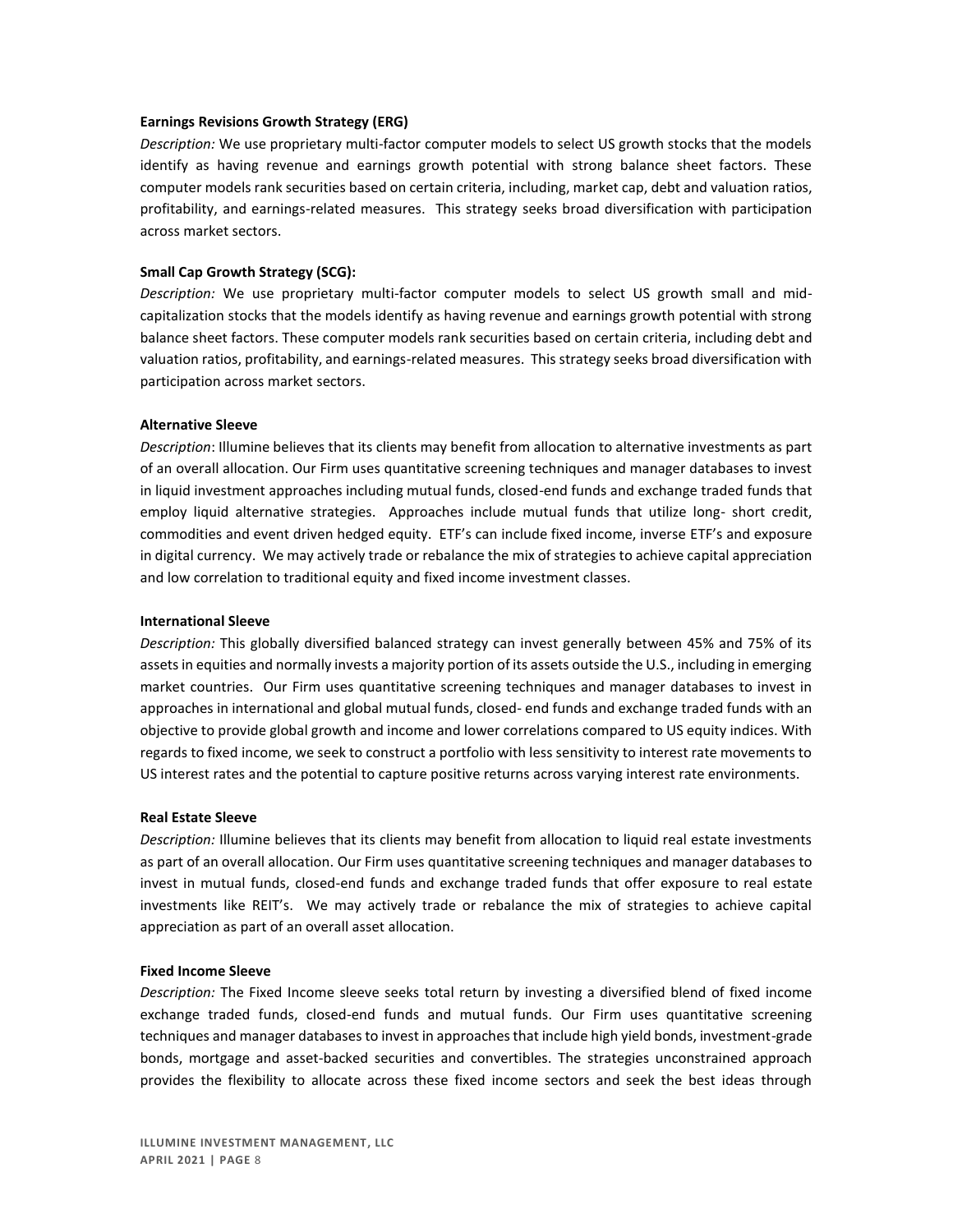bottom-up security selection globally. We seek to construct a portfolio with less sensitivity to interest rate movements and the potential to capture positive returns across varying interest rate environments.

### **RISK OF LOSS**

A client's investment portfolio is affected by general economic and market conditions, such as interest rates, availability of credit, inflation rates, economic conditions, changes in laws and national and international political circumstances.

Investing in securities involves certain investment risks. Securities may fluctuate in value or lose value. Clients should be prepared to bear the potential risk of loss. Illumine will assist Clients in determining an appropriate strategy based on their tolerance for risk.

Each Client engagement will entail a review of the Client's investment goals, financial situation, time horizon, tolerance for risk and other factors to develop an appropriate strategy for managing a Client's account. Client participation in this process, including full and accurate disclosure of requested information, is essential for the analysis of a Client's account(s). Illumine shall rely on the financial and other information provided by the Client or their designees without the duty or obligation to validate the accuracy and completeness of the provided information. It is the responsibility of the Client to inform our Firm of any changes in financial condition, goals or other factors that may affect this analysis.

Our methods rely on the assumption that the underlying companies within our security allocations are accurately reviewed by the rating agencies and other publicly available sources of information about these securities, are providing accurate and unbiased data. While we are alert to indications that data may be incorrect, there is always a risk that our analysis may be compromised by inaccurate or misleading information.

Investors should be aware that accounts are subject to the following risks:

- **EQUITY SECURITIES:** For client portfolios, Illumine may take both long and short positions in issuers in the United States as well as foreign (non-United States) markets, including emerging markets. Client portfolios may also be invested in pooled investment vehicles, including registered investment companies, such as mutual funds and ETFs.
- **SMALL-CAPITALIZATION COMPANY RISK:** The securities of small-capitalization companies may be subject to more abrupt or erratic market movements and may have lower trading volumes or more erratic trading than securities of larger companies or the market averages in general. The earnings and prospects of these companies are generally more volatile than larger companies. Smallcapitalization companies may experience higher failure rates than do larger companies. Stocks of such companies involve higher risks in some respects than do investments in stocks of larger companies.
- **EXCHANGE TRADED FUNDS RISK:** ETFs typically trade on securities exchanges and their shares may, at times, trade at a premium or discount to their net asset values. In addition, they may not replicate exactly the performance of the benchmark index it seeks to track for a number of reasons, including transaction costs incurred by the exchange traded fund, the temporary unavailability of certain index securities in the secondary market or discrepancies between the exchange traded fund and the index with respect to the weighting of securities or the number of securities held. Investing in exchange traded funds, which are investment companies, may involve duplication of advisory fees and certain other expenses. Client portfolios may incur brokerage costs when purchasing and selling shares of Exchange Traded Funds.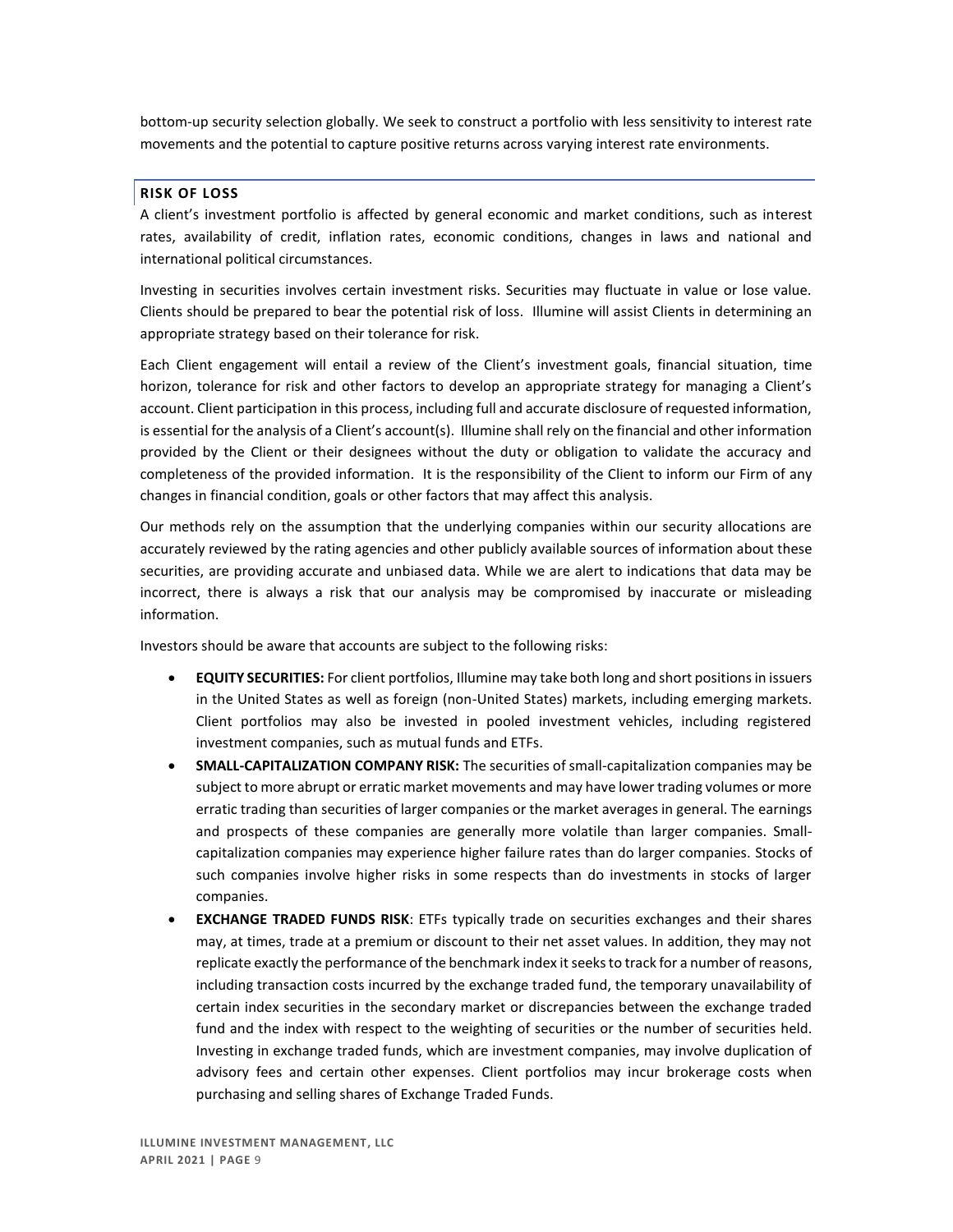- **FIXED INCOME SECURITIES RISK:** Fixed income securities are subject to the risk that securities could lose value because of interest rate changes. Fixed income securities with longer maturities are subject to greater price shifts as a result of interest rate changes than fixed income securities with shorter maturities. Fixed income securities are generally subject to credit risk (see paragraph directly below), which is the risk that an issuer will not make timely payments of principal and interest. Limited trading opportunities for certain fixed income securities may make it more difficult to sell or buy a security at a favorable price or time.
- **CREDIT RISK:** Failure of an issuer or guarantor of a fixed income security, or the counterparty to a derivative transaction, to make timely interest or principal payments or otherwise honor its obligations, could cause a portfolio to lose money. Similarly, a decline or perception of a decline in the credit quality of a bond can cause the bond's price to fall.
- **INTEREST RATE RISK***:* Prices of bonds tend to move inversely with changes in interest rates. Typically, a rise in rates will adversely affect bond prices.
- **HIGH YIELD RISK:** High yield bonds involve greater risks of default or downgrade and are more volatile than investment-grade securities. High yield bonds involve a greater risk of price declines than investment-grade securities due to actual or perceived changes in an issuer's creditworthiness. In addition, issuers of high yield bonds may be more susceptible than other issuers to economic downturns, which may result in a weakened capacity of the issuer to make principal or interest payments
- **LACK OF LIQUIDITY:** The Adviser monitors the liquidity of client assets in making decisions regarding the client investments. However, certain investments, including derivatives, may have to be held for a substantial period of time before they can be liquidated to the portfolio's greatest advantage or, in some cases, at all. Portfolios may also hold securities for which a market exists, but which generally have a relatively low trading volume. Portfolios may not be able to dispose of such securities at the most favorable price or time if there is limited demand when the Adviser wishes to sell them.
- **COUNTERPARTY CREDIT RISK**: Many purchases, sales, financing arrangements, and derivative transactions in which portfolios may engage involve instruments that are not traded on an exchange. Rather, these instruments are traded between counterparties based on contractual relationships. As a result, the portfolio would be subject to the risk that a counterparty will not perform its obligations under the related contract. The Adviser intends to use counterparties it believes to be creditworthy but there can be no assurance that a counterparty will not default and that a portfolio will not sustain a loss on a transaction as a result.
- **LEVERAGING RISK:** The use of leverage, such as entering margin borrowing, may magnify a portfolio's gains or losses. Because many derivatives have a leverage component, adverse changes in the value or level of the underlying instrument can result in a loss substantially greater than the amount invested in the derivative itself. Certain derivatives have the potential for unlimited loss, regardless of the size of the initial investment. Borrowings will usually be from broker-dealers and will typically be secured by a client's securities and other assets. Under certain circumstances, such a broker-dealer may demand an increase in the collateral that secures portfolio obligations and if the portfolio were unable to provide additional collateral, the broker-dealer could liquidate assets held in the account to satisfy the portfolio's obligations to the broker-dealer. Liquidation in that manner could have extremely adverse consequences. In addition, the amount of the borrowings and the interest rates on those borrowings, which will fluctuate, will have a significant effect on the portfolio's profitability.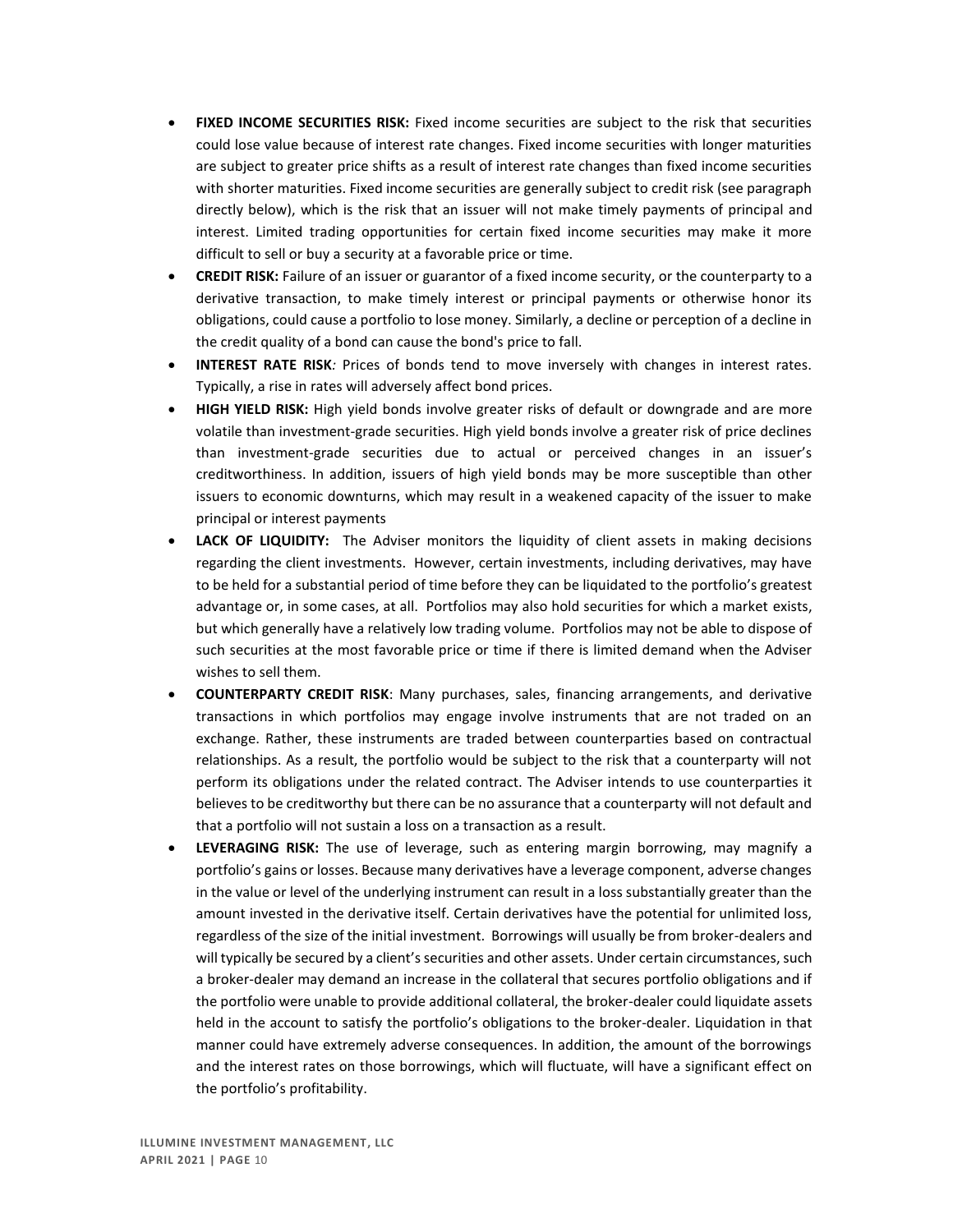- **MANAGEMENT AND STRATEGY RISK***:* The ability of a portfolio to meet its investment objective is directly related to the Adviser's investment strategies for portfolios, and multi-strategy approach. The investment process used by Illumine or Managers could fail to achieve client investment objective and cause investments to lose value.
- **FOREIGN INVESTMENT RISK***:* To the extent a portfolio has investment exposure to foreign markets, the portfolios performance will be influenced by political, social and economic factors affecting investments in such markets. Special risks associated with investments in foreign markets include exposure to currency fluctuations, less liquidity, less developed or less efficient trading markets, lack of comprehensive company information, political instability and differing auditing and legal standards. Emerging markets tend to be more volatile than the markets of more mature economies, and generally have less diverse and less mature economic structures and less stable political systems than those of developed countries.
- **MARKET SECTOR RISK***:* The Advisers investment strategy may result in significantly over or under exposure to certain industries or market sectors, which may cause a portfolio's performance to be more or less sensitive to developments affecting those industries or sectors.
- **NON-DIVERSIFICATION/CONCENTRATION:** The Adviser may invest client accounts primarily in the equity securities of a small number of issuers. Accordingly, a client's portfolio may be subject to more rapid change in value than would be the case if the Adviser elected not to concentrate on certain issuers or maintained a wider diversification among industries, geographic areas, types of securities and issuers.
- **TRADING DECISIONS BASED ON QUANTITATIVE TECHNIQUES***:* Our trading decisions are based on quantitative research utilizing fundamental inputs and Illumine conducts proprietary research which builds on the base signals. Moreover, any factor that would make it more difficult to execute trades at desired prices in accordance with the signals of the trading method or strategy (such as a significant lessening of liquidity in a particular market) would also be detrimental to profitability.
- **MODEL DEGRADATION RISK:** Like any investment process, our quantitative models are dependent on a thesis of how the markets they trade function. If there is a structural shift in a market that invalidates our Firm's thesis or significantly changes the characteristics of the market, then the trading model will no longer be able to deliver a positive, exploitable edge. We have controls in place for discontinuing a model that is no longer viable, but there is still risk from loss of opportunity by not being able to trade the market, and loss of capital as the model transitions from viable to unviable.
- **CROWDING/CONVERGENCE:** There is competition among quantitatively focused managers, and our ability to deliver returns that have a low correlation with equity markets and other funds is dependent on its ability to employ models that are simultaneously profitable and differentiated from other managers. To the extent that our Firm is not able to develop sufficiently differentiated models, the client's investment objectives may not be met.
- **RISK OF PROGRAMMING AND MODELING ERROR:**Our quantitative research and modeling process is complex. Although our Firm seeks to hire skilled individuals and implement proper oversight, the complexity of the modeling creates an opportunity for error; one or more of such errors could adversely affect a client's portfolio and likely would not constitute a trade error under our Firm's Policies.
- **CYBERSECURITY RISK:** In addition to the Material Investment Risks listed above, investing involves various operational and "cybersecurity" risks. These risks include both intentional and unintentional events at our firm or one of its third-party counterparties or service providers, that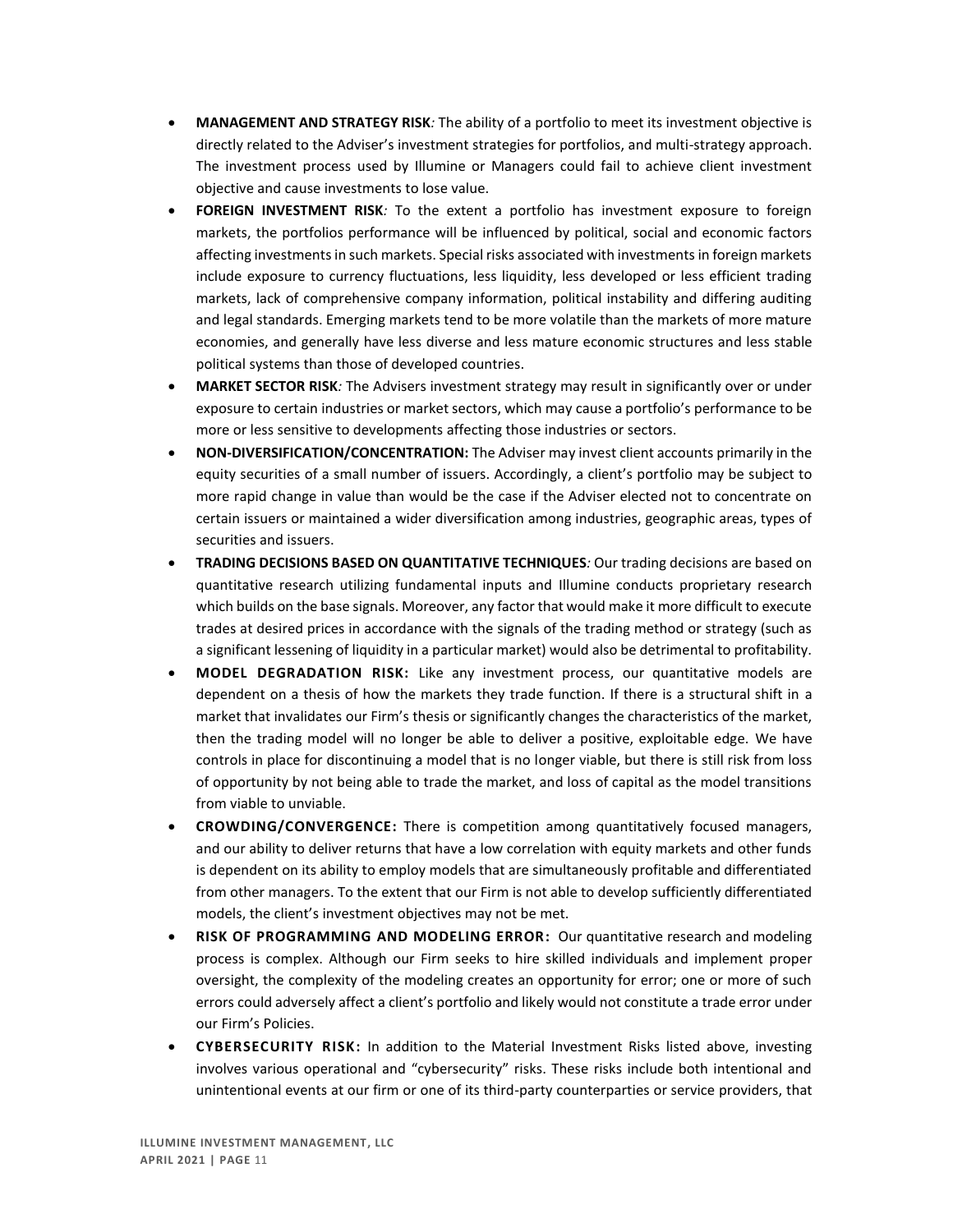may result in a loss or corruption of data, result in the unauthorized release or other misuse of confidential information, and generally compromise our Firm's ability to conduct its business. A cybersecurity breach may also result in a third-party obtaining unauthorized access to our clients' information, including social security numbers, home addresses, account numbers, account balances, and account holdings. Our Firm has established business continuity plans and risk management systems designed to reduce the risks associated with cybersecurity breaches. However, there are inherent limitations in these plans and systems, including that certain risks may not have been identified, in large part because different or unknown threats may emerge in the future. As such, there is no guarantee that such efforts will succeed, especially because our Firm does not directly control the cybersecurity systems of our third-party service providers. There is also a risk that cybersecurity breaches may not be detected.

• **DIGITAL CURRENCY:** Our Firm's use of digital currency in a client portfolio is limited only to publicly traded securities that passively or actively invest in digital currency assets. The shares of certain Products are also publicly quoted on OTC Markets and shares that have become unrestricted in accordance with the rules and regulations of the SEC may be bought and sold throughout the day through any brokerage account. Cryptocurrency (notably, bitcoin), often referred to as "virtual currency", "digital currency," or "digital assets," operates as a decentralized, peer-to-peer financial exchange and value storage that is used like money. If deemed appropriate, Clients may have exposure to bitcoin, a cryptocurrency. Cryptocurrency operates without central authority or banks and is not backed by any government. Cryptocurrencies (i.e., bitcoin) may experience very high volatility. Cryptocurrency is also not legal tender. Federal, state, or foreign governments may restrict the use and exchange of cryptocurrency, and regulation in the U.S. is still developing. The SEC has issued a public report stating U.S. federal securities laws require treating some digital assets as securities. Cryptocurrency exchanges may stop operating or permanently shut down due to fraud, technical glitches, hackers, or malware. Due to its relatively recent launch, bitcoin has a limited trading history, making it difficult for investors to evaluate investments in this cryptocurrency. It is possible that another entity could manipulate the blockchain in a manner that is detrimental to the bitcoin network. Bitcoin transactions are irreversible such that an improper transfer can only be undone by the receiver of the bitcoin agreeing to return the bitcoin to the original sender. Digital assets are highly dependent on their developers and there is no guarantee that development will continue or that developers will not abandon a project with little or no notice. Third parties may assert intellectual property claims relating to the holding and transfer of digital assets, including cryptocurrencies, and their source code. Any threatened action that reduces confidence in a network's long-term ability to hold and transfer cryptocurrency may affect investments in cryptocurrencies. Investments in the Products are speculative investments that involve high degrees of risk, including a partial or total loss of invested funds. The shares of each Product are intended to reflect the price of the digital asset(s) held by such Product (based on digital asset(s) per share), less such Product's expenses and other liabilities. Because each Product does not currently operate a redemption program, there can be no assurance that the value of such Product's shares will reflect the value of the assets held by such Product, less such Product's expenses and other liabilities, and the shares of such Product, if traded on any secondary market, may trade at a substantial premium over, or a substantial discount to, the value of the assets held by such Product, less such Product's expenses and other liabilities, and such Product may be unable to meet its investment objective.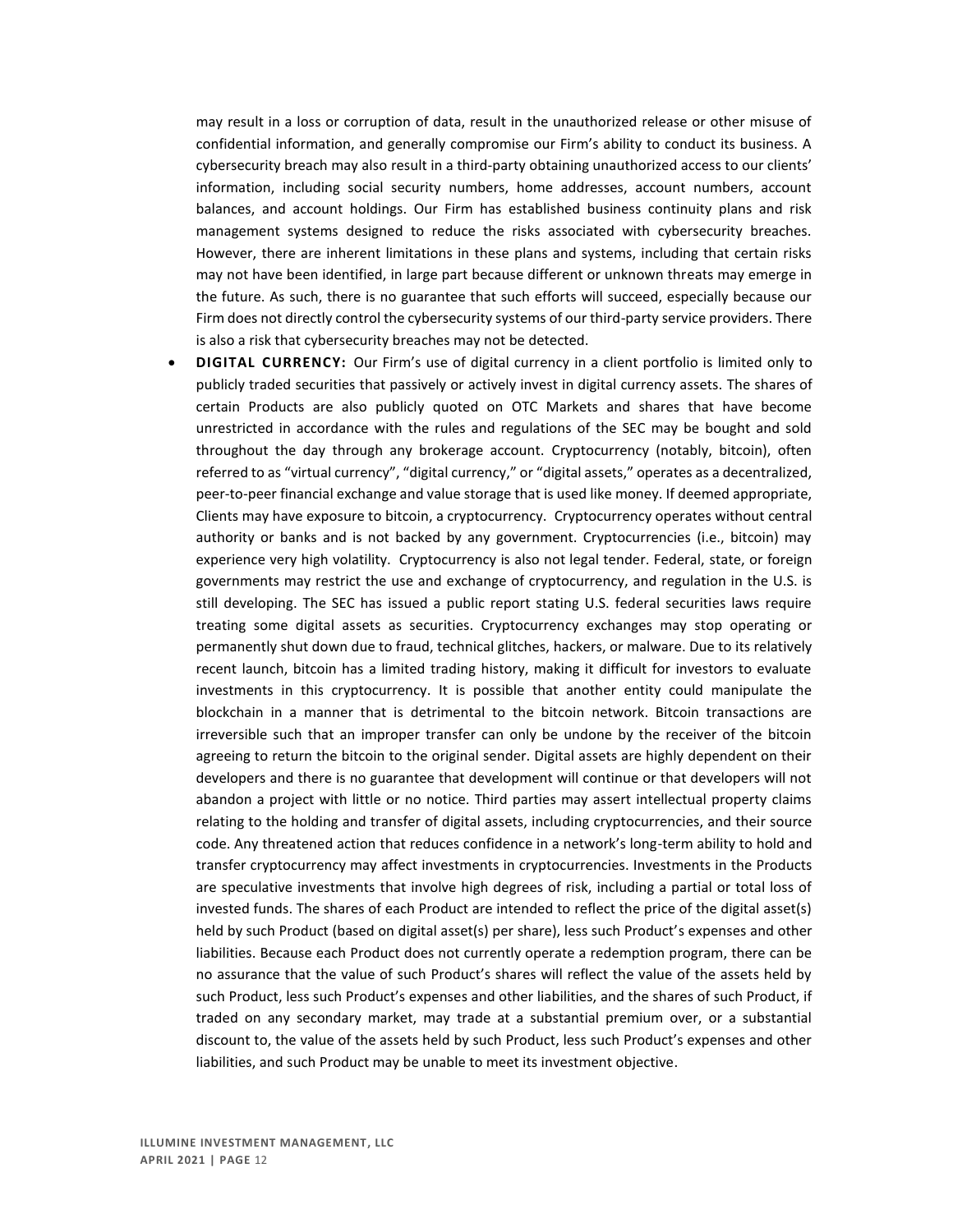## <span id="page-13-0"></span>**ITEM 9 - DISCIPLINARY INFORMATION**

We do not have any legal, financial or other "disciplinary" item to report.

## <span id="page-13-1"></span>**ITEM 10 - OTHER FINANCIAL INDUSTRY ACTIVITIES AND AFFILIATIONS**

We have no other financial industry activities and affiliations to report.

Our Firm does not have an application pending to register, as a futures commission merchant, commodity pool operator, a commodity trading adviser, or an associated person of the foregoing entities.

Neither our firm nor any of its management persons are registered or have an application pending to register as a broker-dealer or a registered representative of a broker-dealer.

Clients should be aware that the ability to receive additional compensation by our Firm and its management persons or employees creates conflicts of interest that impair the objectivity of the Firm and these individuals when making advisory recommendations. Our Firm endeavors at all times to put the interest of its clients first as part of our fiduciary duty as a registered investment adviser; we take the following steps, among others to address this conflict:

- we disclose to clients the existence of all material conflicts of interest, including the potential for the Firm and our employees to earn compensation from advisory clients in addition to the Firm's advisory fees;
- we disclose to clients that they have the right to decide to purchase recommended investment products from our employees;
- we collect, maintain and document accurate, complete and relevant client background information, including the client's financial goals, objectives, and liquidity needs;
- the Firm conducts regular reviews of each client advisory account to verify that all recommendations made to a client are in the best interest of the client's needs and circumstances;
- we require that our employees seek prior approval of any outside employment activity so that we may ensure that any conflicts of interests in such activities are properly addressed;
- we periodically monitor these outside employment activities to verify that any conflicts of interest continue to be properly addressed by the Firm; and
- we educate our employees regarding the responsibilities of a fiduciary, including the need for having a reasonable and independent basis for the investment advice provided to clients.

## <span id="page-13-2"></span>**ITEM 11 - CODE OF ETHICS**

Our Firm and persons associated with us are allowed to invest for their own accounts, or to have a financial investment in the same securities or other investments that we recommend or acquire for your account, and may engage in transactions that are the same as or different than transactions recommended to or made for your account. This creates a conflict of interest. We recognize the fiduciary responsibility to act in your best interest and have established polices to mitigate conflicts of interest.

We have developed and implemented a Code of Ethics that sets forth standards of conduct expected of our advisory personnel to mitigate this conflict of interest. The Code of Ethics addresses, among other things, personal trading, gifts, and the prohibition against the use of inside information.

The Code of Ethics is designed to protect our clients to detect and deter misconduct, educate personnel regarding the Firm's expectations and laws governing their conduct, remind personnel that they are in a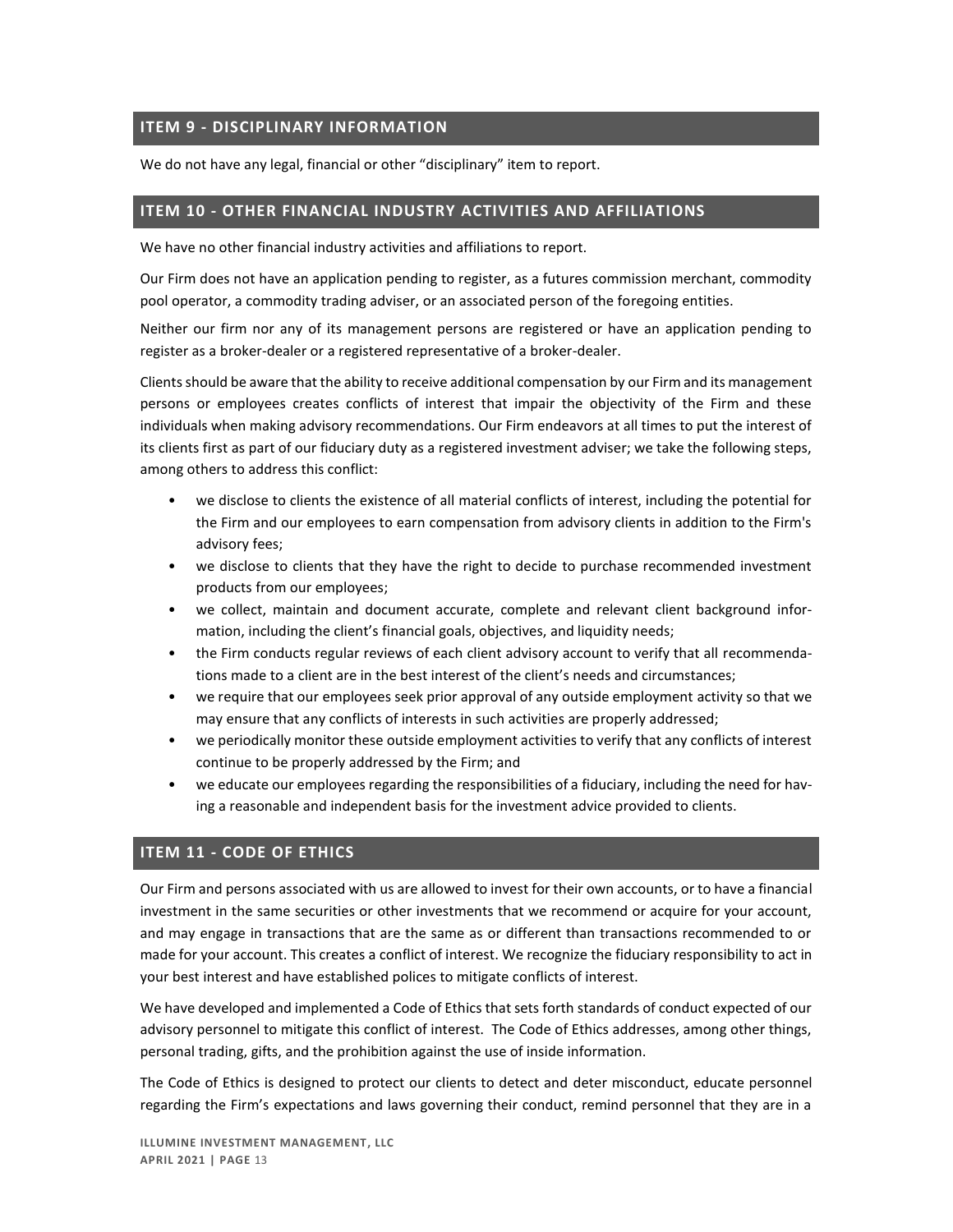position of trust and must act with complete propriety at all times, protect the reputation of Illumine, safeguard against the violation of the securities laws, and establish procedures for personnel to follow so that we may determine whether their personnel are complying with the Firm's ethical principles.

We have established the following restrictions in order to ensure our Firm's fiduciary responsibilities:

- A director, officer, or employee of Illumine shall not buy or sell any securities for their personal portfolio(s) where their decision is substantially derived, in whole or in part, by reason of his or her employment unless the information is also available to the investing public on reasonable inquiry. No supervised employee of Illumine shall prefer his or her own interest to that of the advisory client. Trades for supervised employees are traded alongside client accounts
- We maintain a list of all securities holdings of anyone associated with this advisory practice with access to advisory recommendations. These holdings are reviewed on a regular basis by an appropriate officer/individual of Illumine
- We emphasize the unrestricted right of the client to decline implementation of any advice rendered, except in situations where we are granted discretionary authority of the client's account
- We require that all supervised employees must act in accordance with all applicable Federal and State regulations governing registered investment advisory practices
- Any supervised employee not in observance of the above may be subject to termination

None of our associated persons may affect for himself/herself or for accounts in which he/she holds a beneficial interest, any transactions in a security which is being actively recommended to any of our clients, unless in accordance with the Firm's procedures.

You may request a complete copy of our Code by contacting us at the address, telephone, or email on the cover page of this Part 2; ATTN: Amy K. Holloway, Chief Compliance Officer.

# <span id="page-14-0"></span>**ITEM 12 - BROKERAGE PRACTICES**

We generally recommend that clients utilize the custody and brokerage services of Fidelity Institutional, Schwab Institutional (the "Custodians") for investment management accounts. Our Custodians are independent and unaffiliated FINRA-registered broker-dealers. We may recommend that you establish accounts with these custodians to maintain custody of your assets and to effect trades for your accounts. Some of the products, services and other benefits provided by our Custodians benefit us and may not benefit you or your account. Our recommendation/requirement that you place assets with one of these custodians may be based in part on benefits they provide us, and not solely on the nature, cost or quality of custody and execution services provided by the Custodian.

We are independently owned and operated and not affiliated with these custodians. They provide us with access to their institutional trading and custody services. These services include brokerage, custody, research and access to mutual funds and other investments that are otherwise generally available only to institutional investors.

In the event you request us to recommend a broker/dealer Custodian for execution and/or custodial services, we generally recommend your account to be maintained at one of these Custodians. We may recommend that you establish accounts with the Custodians to maintain custody of your assets and to effect trades for your accounts. You have the right to not act upon any recommendations, and if you elect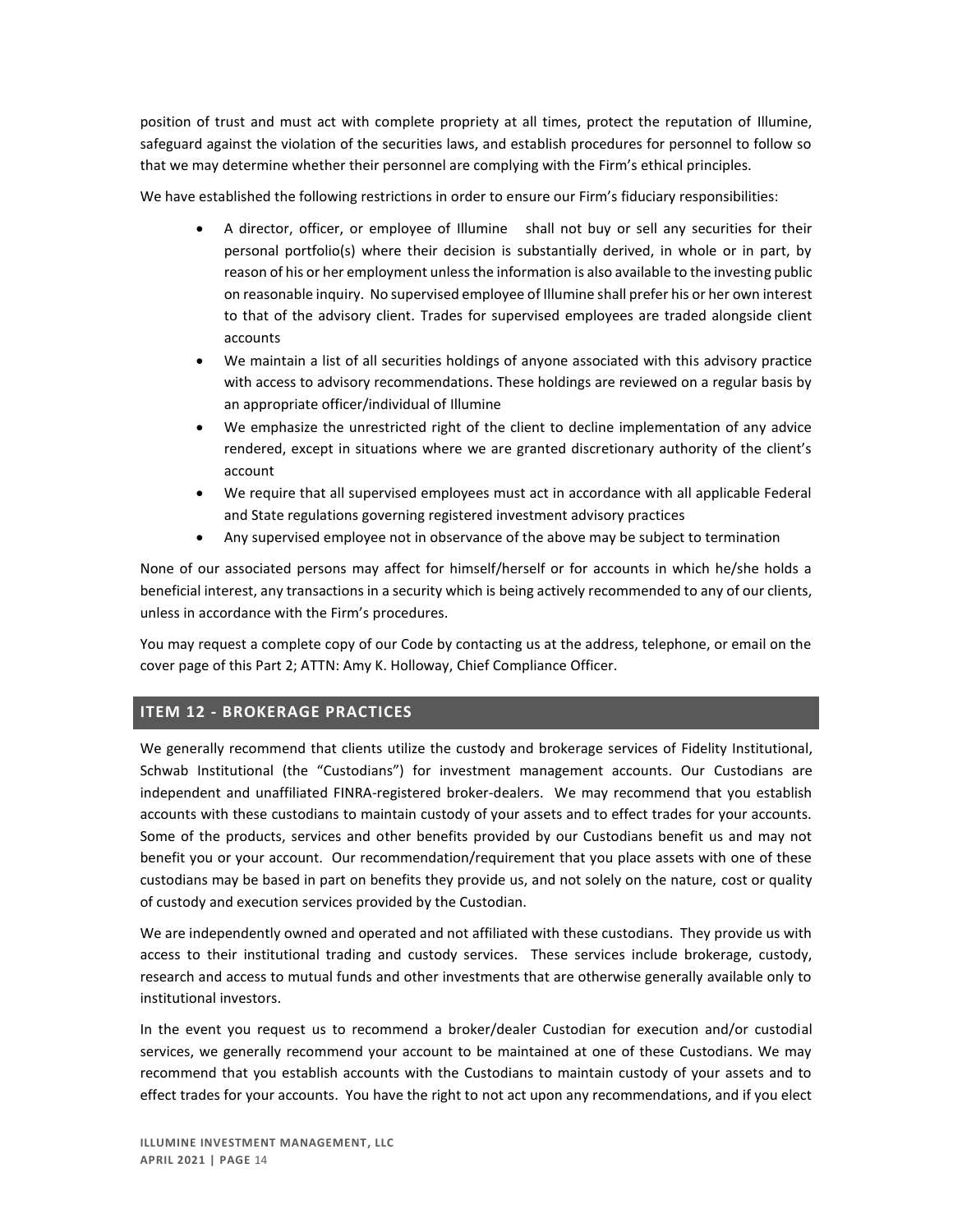to act upon any recommendations, you have the right to not place the transactions through any broker/dealer we recommend. Our recommendation is generally based on the broker's cost and fees, skills, reputation, dependability and compatibility with the client. You may be able to obtain lower commissions and fees from other brokers and the value of products, research and services given to us is not a factor in determining the selection of broker/dealer or the reasonableness of their commissions.

We place trades for your account subject to our duty to seek best execution and other fiduciary duties. You may be able to obtain lower commissions and fees from other brokers and the value of products, research and services given to us is not a factor in determining the selection of broker/dealer or the reasonableness of their commissions. The Custodian's execution quality may be different than other broker-dealers.

For our client accounts maintained in custody with a Custodian, the Custodian generally does not charge separately for custody but are compensated by account holders through 12b-1 fees and ticket charges.

The Custodians we utilize makes available to us other products and services that benefit us but may not benefit your accounts in every case. Some of these other products and services assist us in managing and administering your accounts. These include software and technology that provide access to client account data (such as trade confirmations and account statements), facilitate trade execution (and allocation of aggregated trade orders for multiple client accounts), provide research, pricing information and other market data, facilitate payment of our fees from your account, and assist with back-office functions, recordkeeping and reporting.

Many of these services generally may be used to service all or a substantial number of our accounts. The Custodians also make available to us other services intended to help us manage and further develop its business enterprise. These services may include consulting, publications and conferences on practice management, information technology, business succession, regulatory compliance, and marketing. In addition, the Custodians may make available, arrange and/or pay for these services rendered to us by third parties. The Custodians may discount or waive fees it would otherwise charge for some of these services or pay all or a part of the fees of a third-party providing these services to us.

While as a fiduciary, we endeavor to act in your best interest, our recommendation that you maintain your assets in accounts at our recommended Custodians may be based in part on the benefit to us or the availability of some of the foregoing products and services and not solely on the nature, cost or quality of custody and brokerage services provided by the Custodian, which may create a conflict of interest. Investment Advisory Representatives endeavor at all times to put the interest of our clients first as a part of their fiduciary duty.

A retirement or ERISA plan client may direct all or part of portfolio transactions for its account through a specific broker or dealer in order to obtain goods or services on behalf of the plan. Such direction is permitted provided that the goods and services provided are reasonable expenses of the plan incurred in the ordinary course of its business for which it otherwise would be obligated and empowered to pay. ERISA prohibits directed brokerage arrangements when the goods or services purchased are not for the exclusive benefit of the plan. Consequently, we will request that plan sponsors who direct plan brokerage provide us with a letter documenting that this arrangement will be for the exclusive benefit of the plan.

## **AGGREGATION AND ALLOCATION OF TRANSACTIONS**

We may aggregate transactions if we believe that aggregation is consistent with the duty to seek best execution for our clients and is consistent with the disclosures made to clients and terms defined in the client Investment Advisory Agreement. No advisory client will be favored over any other client, and each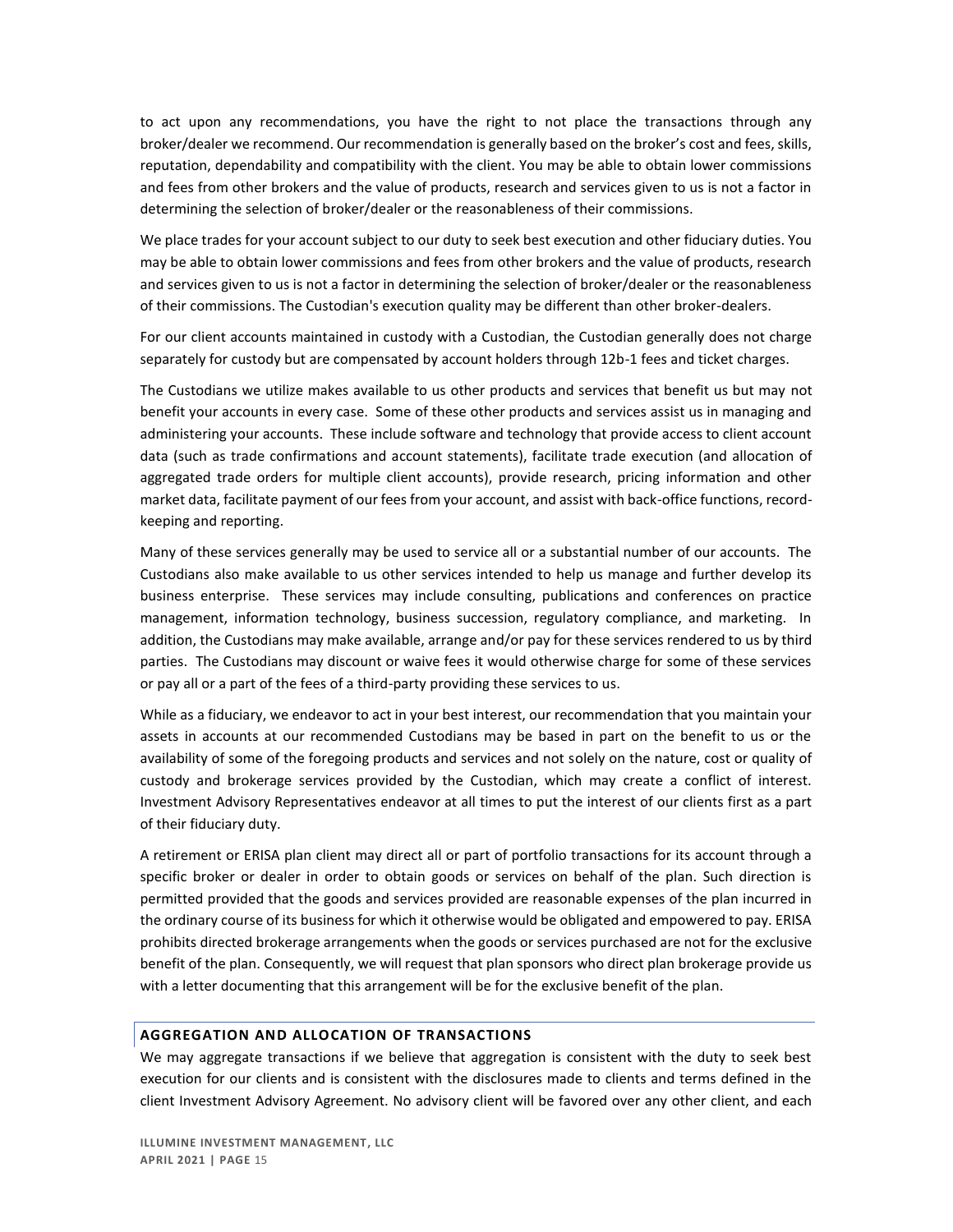account that participates in an aggregated order will participate at the average share price (per custodian) for all transactions in that security on a given business day. We will aggregate trades for ourselves or our associated persons with your trades, providing that the following conditions are met:

- Our policy for the aggregation of transactions shall be fully disclosed separately to our existing clients (if any) and the broker/dealer(s) through which such transactions will be placed;
- We will not aggregate transactions unless we believe that aggregation is consistent with our duty to seek the best execution (which includes the duty to seek best price) for you and is consistent with the terms of our Investment Advisory Agreement with you for which trades are being aggregated.
- No advisory client will be favored over any other client; each client that participates in an aggregated order will participate at the average share price for all our transactions in a given security on a given business day, with transaction costs based on each client's participation in the transaction;
- We will prepare a written statement ("Allocation Statement") specifying the participating client accounts and how to allocate the order among those clients;
- If the aggregated order is filled in its entirety, it will be allocated among clients in accordance with the allocation statement; if the order is partially filled, the accounts that did not receive the previous trade's positions should be "first in line" to receive the next allocation.
- Notwithstanding the foregoing, the order may be allocated on a basis different from that specified in the Allocation Statement if all client accounts receive fair and equitable treatment and the reason for difference of allocation is explained in writing and is reviewed by our compliance officer. Our books and records will separately reflect, for each client account, the orders of which aggregated, the securities held by, and bought for that account.
- We will receive no additional compensation or remuneration of any kind as a result of the proposed aggregation; and
- Individual advice and treatment will be accorded to each advisory client.

### **BROKERAGE FOR CLIENT REFERRALS**

Our Firm does not receive client referrals from any Custodian or third party in exchange for using that broker-dealer or third party.

### **TRADE ERRORS**

We have implemented procedures designed to prevent trade errors; however, trade errors in client accounts cannot always be avoided. Consistent with our fiduciary duty, it is our policy to correct trade errors in a manner that is in the best interest of the client. In cases where the client causes the trade error, the client will be responsible for any loss resulting from the correction. Depending on the specific circumstances of the trade error, the client may not be able to receive any gains generated as a result of the error correction. In all situations where the client does not cause the trade error, the client will be made whole and we will absorb any loss resulting from the trade error if the error was caused by the firm. If the error is caused by the Custodian, the Custodian will be responsible for covering all trade error costs. If an investment gain results from the correcting trade, the gain will be donated to charity. We will never benefit or profit from trade errors.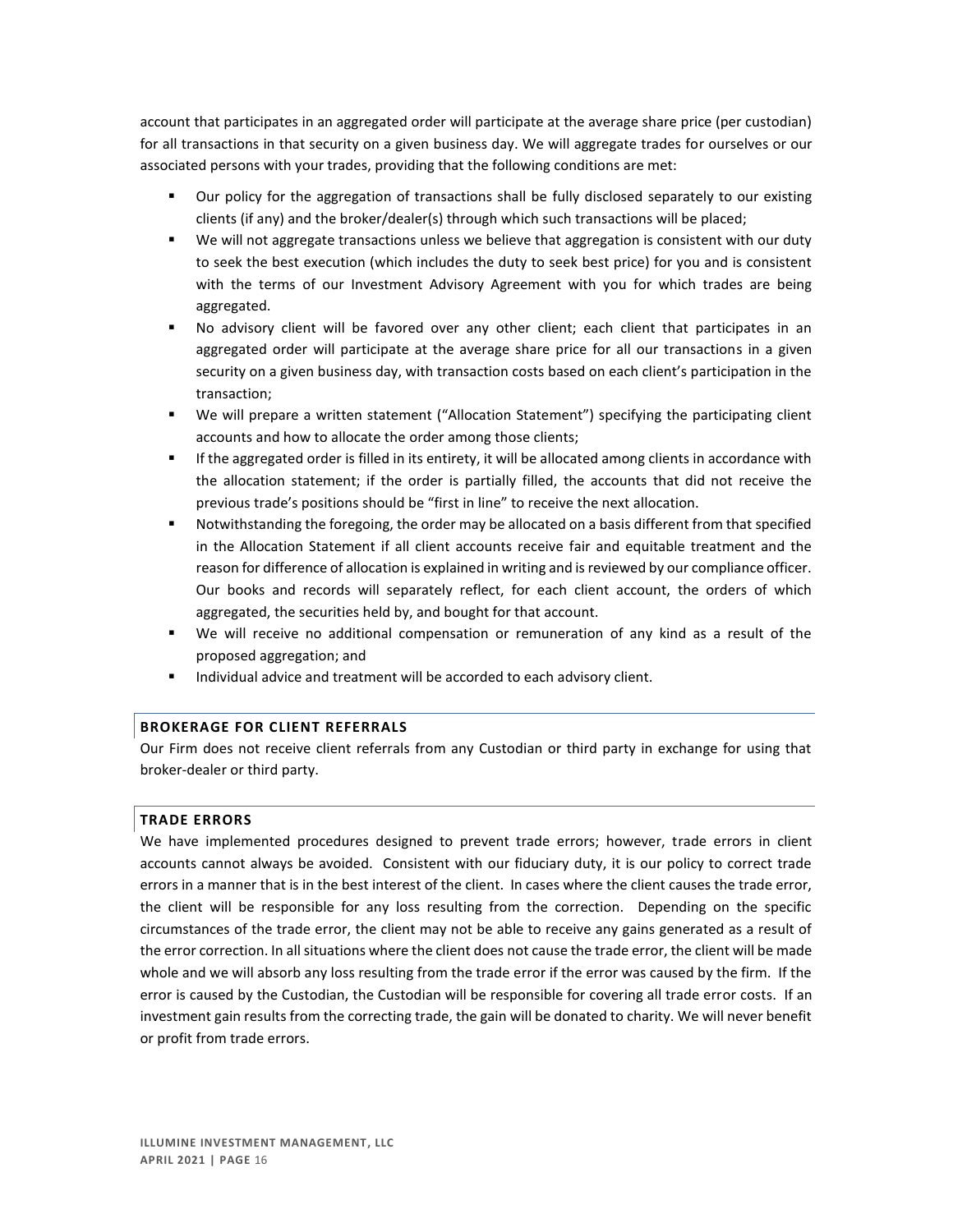### **DIRECTED BROKERAGE**

We do not routinely recommend, request or require that you direct us to execute transaction through a specified broker dealer. Additionally, we typically do not permit you to direct brokerage. We place trades for your account subject to our duty to seek best execution and other fiduciary duties.

### **SOFT DOLLARS**

Our Firm's policy is to seek the best execution available with respect to each transaction. We regard best execution as not being limited to obtaining the lowest commissions, but rather seeking the most favorable terms for a transaction under the particular facts and circumstances associated with a particular trade and specific to an account.

As a matter of policy and practice, we do not utilize research, research-related products and other services obtained from broker-dealers, or third parties, on a soft dollar commission basis other than what is described above.

## <span id="page-17-0"></span>**ITEM 13 - REVIEW OF ACCOUNTS**

### **ACCOUNT REVIEWS AND REVIEWERS – INVESTMENT SUPERVISORY SERVICES**

Our Investment Adviser Representatives will monitor client accounts on a regular basis and perform annual reviews with each client. All accounts are reviewed for consistency with client investment strategy, asset allocation, risk tolerance, and performance relative to the appropriate benchmark. More frequent reviews may be triggered by changes in an account holder's personal, tax, or financial status. Geopolitical and macroeconomic events may also trigger reviews. You are urged to notify us of any changes in your personal circumstances.

#### **STATEMENTS AND REPORTS**

Through an agreement with Orion Advisor Technology, LLC or another software product, Illumine will have the ability to provide clients with performance and position summary reports upon request. Reports may also be provided at every client meeting. Communication to clients will be done on an as needed basis with a minimum of 1 contact per calendar quarter.

The custodian for the individual client's account will also provide clients with an account statement at least quarterly. You are urged to compare the reports and invoices provided by Illumine against the account statements you receive directly from your account custodian.

## <span id="page-17-1"></span>**ITEM 14 – CLIENT REFERRALS AND OTHER COMPENSATION**

Our Firm does not accept nor receive compensation for client referrals.

As referenced in Item 12 above, we may receive an indirect economic benefit from our Custodian without cost (and/or at a discount) and may receive support services and/or products from our Custodian.

From time to time, we may receive expense reimbursement for travel and/or marketing expenses from distributors of investment products. Travel expense reimbursements are typically a result of attendance at due diligence and/or investment training events hosted by product sponsors. Marketing-expense reimbursements are typically the result of informal expense sharing arrangements in which product sponsors may underwrite costs incurred for marketing such as advertising, publishing and seminar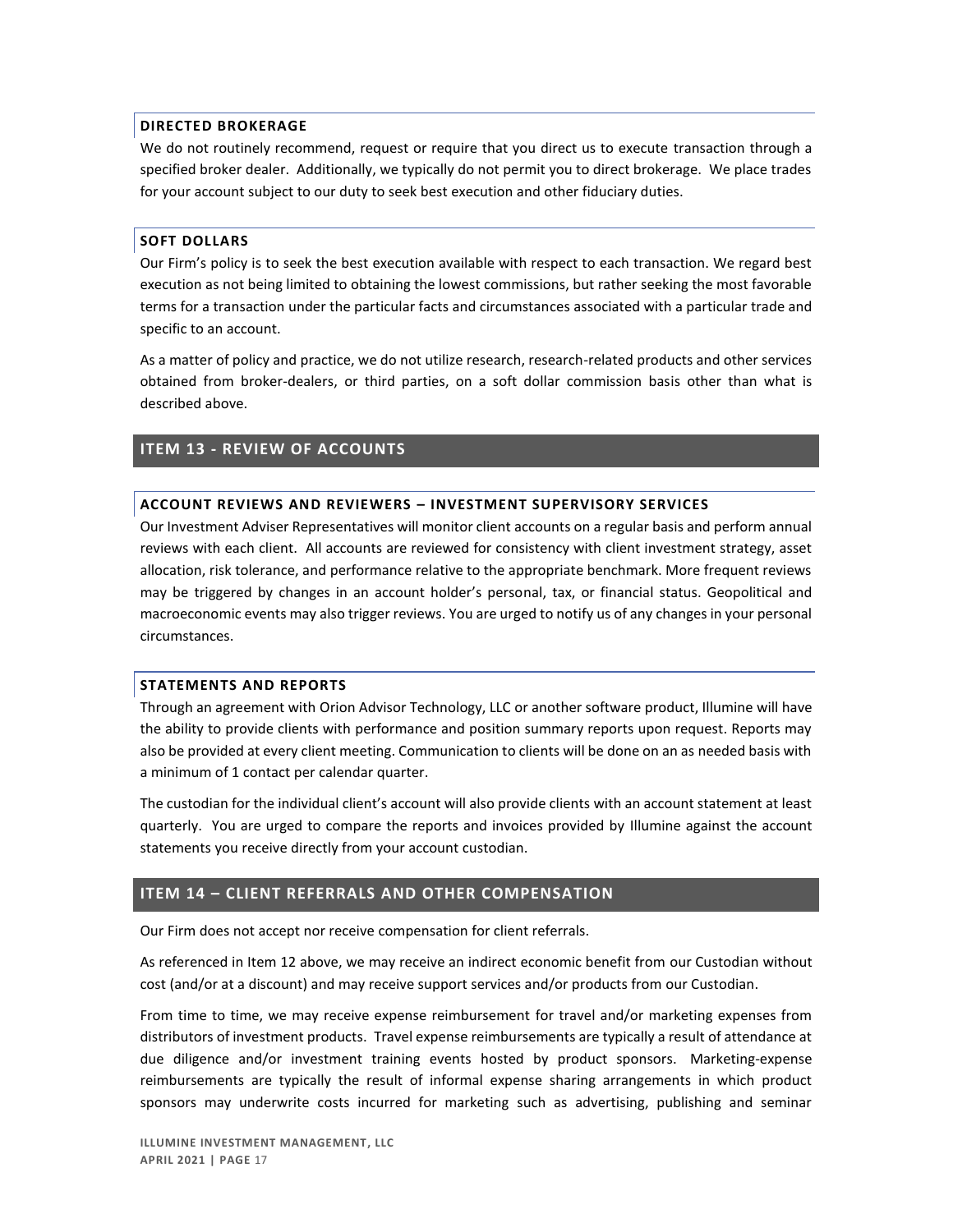expenses. Although receipt of these travel and marketing expense reimbursements are not predicated upon specific sales quotas, the product sponsor reimbursements are typically made by those sponsors for whom sales have been made or it is anticipated sales will be made.

### <span id="page-18-0"></span>**ITEM 15 – CUSTODY**

We do not have physical custody, as it applies to investment advisors. Custody has been defined by regulators as having access or control over client funds and/or securities.

### **DEDUCTION OF ADVISORY FEES**

For all accounts, our Firm has the authority to have fees deducted directly from client accounts. Our Firm has established procedures to ensure all client funds and securities are held at a qualified custodian in a separate account for each client under that client's name. Clients, or an independent representative of the client, will direct, in writing, the establishment of all accounts and therefore are aware of the qualified custodian's name, address, and the way the funds or securities are maintained. Finally, account statements are delivered directly from the qualified custodian to each client, or the client's independent representative, at least quarterly. You should carefully review those statements and are urged to compare the statements against reports received from Illumine. When you have questions about your account statements, you should contact Illumine or the qualified custodian preparing the statement.

Please refer to Item 5 for more information about the deduction of advisory fees.

### **STANDING LETTERS OF AUTHORIZATION ("SLOA")**

Our Firm is deemed to have custody of clients' funds or securities when clients have standing authorizations with their custodian to move money from a client's account to a third-party ("SLOA") and, under that SLOA, it authorizes us to designate the amount or timing of transfers with the custodian. The SEC has set forth a set of standards intended to protect client assets in such situations, which we follow. We do not have a beneficial interest in any of the accounts we are deemed to have custody where SLOAs are on file. In addition, account statements reflecting all activity on the account(s) are delivered directly from the qualified custodian to each client or the client's independent representative, at least quarterly. The client should carefully review those statements and are urged to compare the statements against reports received from us. When the client has questions about their account statements, the client should contact us, or the qualified custodian preparing the statement.

### <span id="page-18-1"></span>**ITEM 16 – INVESTMENT DISCRETION**

For discretionary accounts, prior to engaging Illumine to provide investment advisory services, you will enter a written Agreement with us granting the Firm the authority to supervise and direct, on an on-going basis, investments in accordance with the client's investment objective and guidelines. In addition, you will need to execute additional documents required by the Custodian to authorize and enable Illumine, in its sole discretion, without prior consultation with or ratification by you, to purchase, sell, or exchange securities in and for your accounts. We are authorized, in our discretion and without prior consultation with you to: (1) buy, sell, exchange and trade any stocks, bonds or other securities or assets and (2) determine the amount of securities to be bought or sold, and (3) place orders with the custodian. Any limitations to such discretionary authority will be communicated to our Firm in writing by you, the client.

The limitations on investment and brokerage discretion held by our Firm for you are: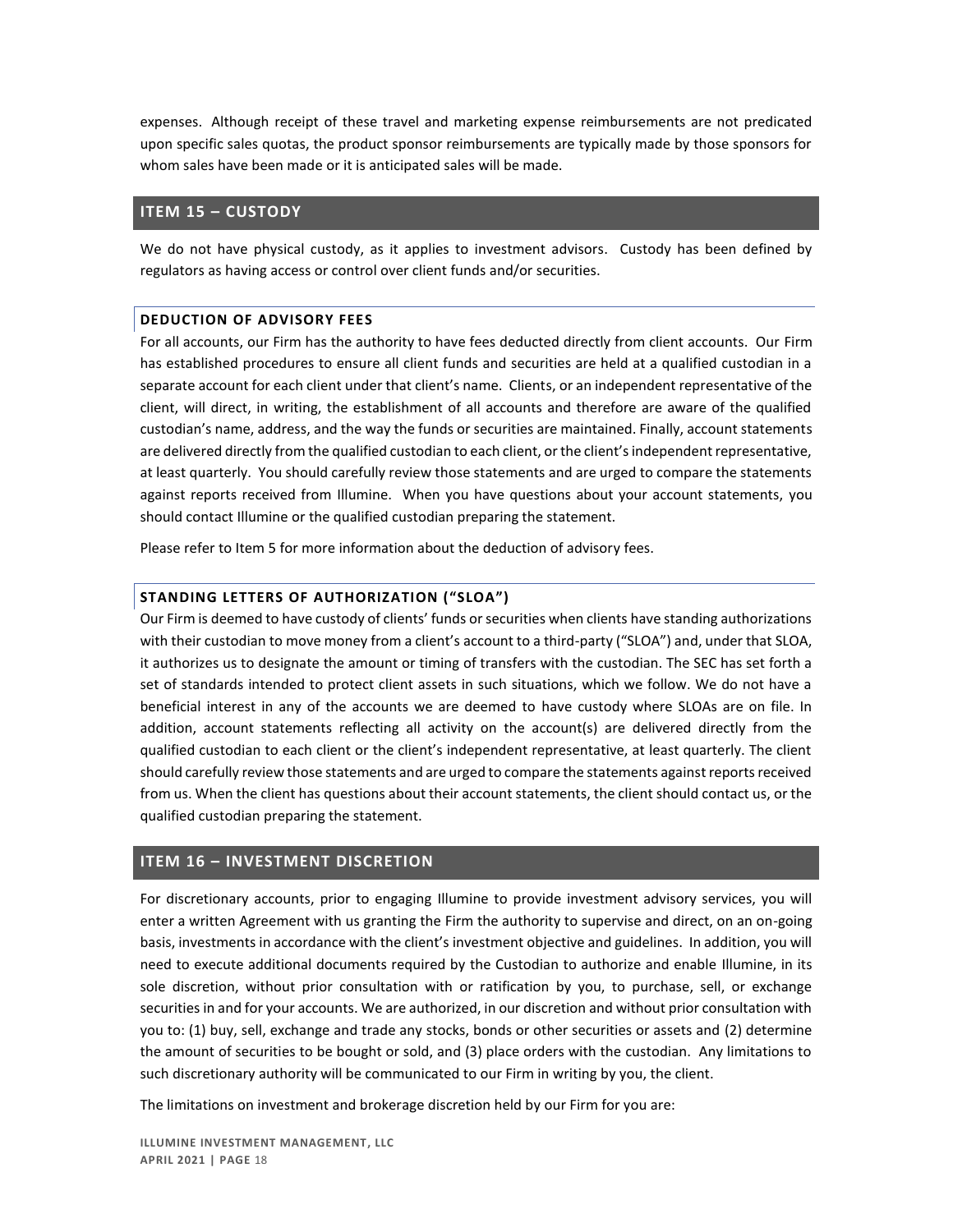- **•** For discretionary accounts, we require that we be provided with authority to determine which securities and the amounts of securities to be bought or sold.
- Any limitations on this discretionary authority shall be in writing as indicated on the investment advisory Agreement. You may change/amend these limitations as required.

In some instances, we may not have discretion. We will discuss all transactions with you prior to execution or you will be required to make the trades if in an employer sponsored account.

# <span id="page-19-0"></span>**ITEM 17 – VOTING YOUR SECURITIES**

We accept authority to vote proxies with respect to securities owned by clients. We do not, however, accept authority to vote proxies for sub advisory clients. When applicable, our firm has adopted proxy voting policies and procedures with respect to securities owned by our clients for which we have been specifically delegated voting authority and discretion, in accordance with its fiduciary duties and Securities and Exchange Commission Rule 206(4)-6 under the Investment Advisers Act of 1940, which are reasonably designed to ensure that proxies are voted in the best interest of clients.

To facilitate our proxy responsibilities and assuming the client has designated the authority to our Firm in the Agreement, we have contracted with Broadridge Financial Solutions, Inc. to vote all proxies on our behalf.

The guiding principle by which we review voting on all matters submitted to security holders is the maximization of the ultimate economic value of your holdings. We do not permit voting decisions to be influenced in any matter that is contrary to, or dilutive of, this guiding principle. It is the policy to avoid situations where there is any material conflict of interest or perceived conflict of interest affecting the voting decisions. Any perceived conflict of interest is reviewed by the Chief Compliance Officer and the investment committee.

It is the general policy that we vote on all matters presented to security holders in any Proxy, and these policies and procedures have been designed with that in mind. However, we reserve the right to abstain on any particular vote or otherwise withhold its vote on any matter if in the judgment of our Firm, the costs associated with voting such Proxy outweigh the benefits to you, or if the circumstances make such an abstention or withholding otherwise advisable and in the best interests of you, in our judgment.

Clients delegate to our Firm the discretionary power to vote the securities held in their account pursuant to written Agreement. We do not generally accept any subsequent directions on matters presented to shareholders for a vote, regardless of whether such subsequent directions are from the client itself or a third party. We view the delegation of discretionary voting authority as an "all-or-nothing" choice for our clients.

Upon request, we will provide separately to each client (i) a copy of our proxy voting policies and procedures and (ii) details as to how the Firm has voted securities in your account.

### **CLASS ACTION SUITS**

A class action is a procedural device used in litigation to determine the rights of and remedies, if any, for large numbers of people whose cases involve common questions of law and/or fact. Class action suits frequently arise against companies that publicly issue securities, including securities recommended by investment advisors to clients. With respect to class action suits and claims, we will neither advise nor act on behalf of the client in legal proceedings. You, the Client (or your agent), will have the responsibility for